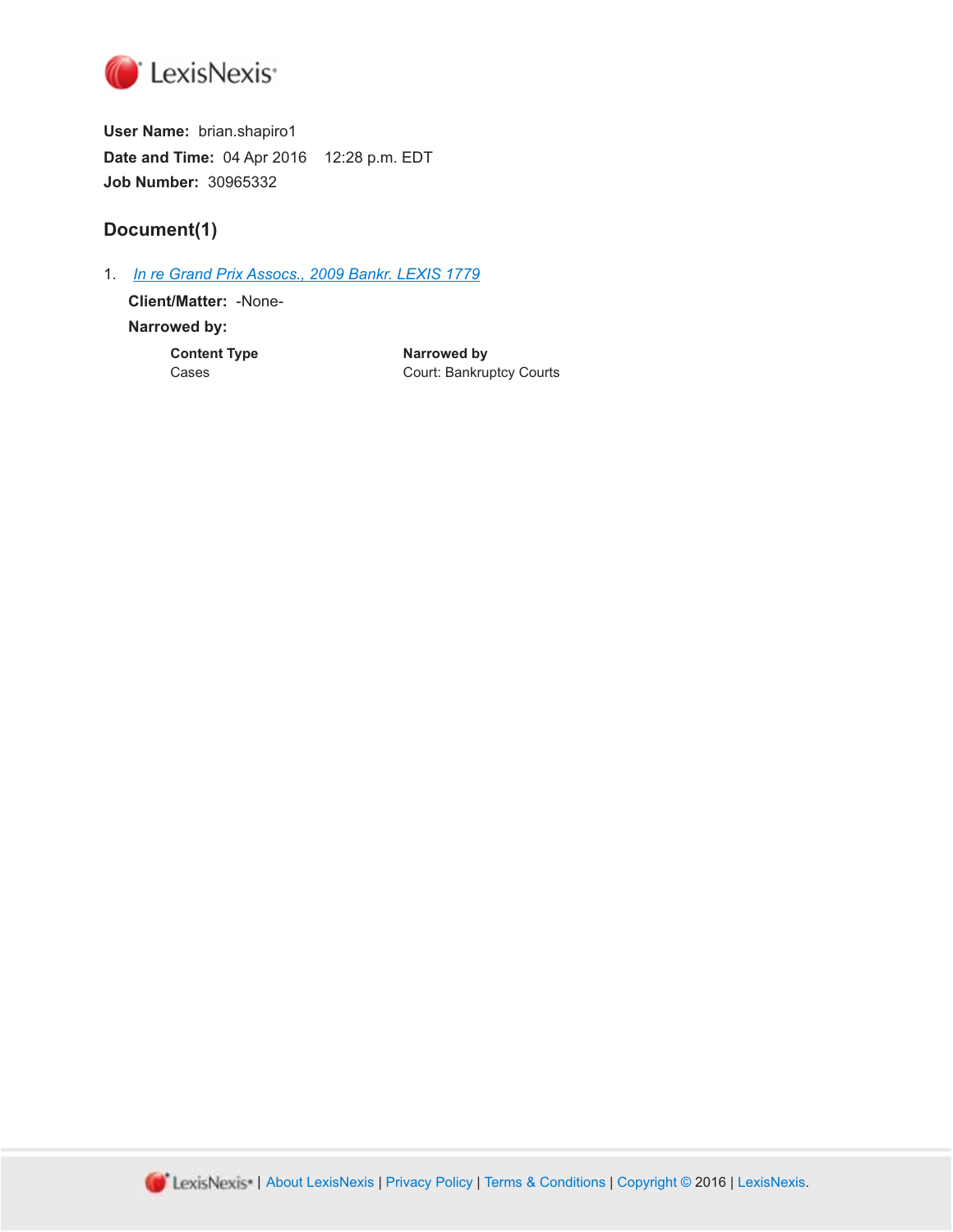# *[In re Grand Prix Assocs.](http://advance.lexis.com/api/document?collection=cases&id=urn:contentItem:4WS3-GWV0-TXFM-C395-00000-00&context=1000516)*

United States Bankruptcy Court for the District of New Jersey

June 26, 2009, Decided; June 26, 2009, Filed

Case No.: 09-16545 (DHS)

#### **Reporter**

2009 Bankr. LEXIS 1779; 2009 WL 1850966

IN RE: GRAND PRIX ASSOCIATES INC.., et al., Debtors in Foreign Proceedings.

**Notice:** NOT FOR PUBLICATION

**Prior History:** *[In re Grand Prix Assocs., 2009](http://advance.lexis.com/api/document?collection=cases&id=urn:contentItem:4WFT-4S40-TXFM-C3F2-00000-00&context=1000516) [Bankr. LEXIS 1239 \(Bankr. D.N.J., May 18, 2009\)](http://advance.lexis.com/api/document?collection=cases&id=urn:contentItem:4WFT-4S40-TXFM-C3F2-00000-00&context=1000516)*

# **Core Terms**

Settlement, parties, Documents, approve, good faith, proceedings, Investments, proposed settlement, Purchaser, best interest, authorization, provides, entity, lease, limited partnership interest, bankruptcy court, negotiated, discovery, transfers, resolves, issues, notice

## **Case Summary**

### **Procedural Posture**

Petitioner, in its capacity as a foreign representative of the debtors in foreign proceedings, and the debtors' affiliates, filed a motion for approval of a master settlement agreement and transaction agreement (the master settlement agreement), pursuant to *Fed. R. Bankr. P. 9019* and *[11 U.S.C.S.](http://advance.lexis.com/api/document?collection=statutes-legislation&id=urn:contentItem:4YF7-GRG1-NRF4-43FD-00000-00&context=1000516) §§* [363,](http://advance.lexis.com/api/document?collection=statutes-legislation&id=urn:contentItem:4YF7-GRG1-NRF4-43FD-00000-00&context=1000516) *[1520](http://advance.lexis.com/api/document?collection=statutes-legislation&id=urn:contentItem:4YF7-GJ41-NRF4-428B-00000-00&context=1000516)*, *[1521](http://advance.lexis.com/api/document?collection=statutes-legislation&id=urn:contentItem:4YF7-GMH1-NRF4-452N-00000-00&context=1000516)*, *[1525](http://advance.lexis.com/api/document?collection=statutes-legislation&id=urn:contentItem:4YF7-GK11-NRF4-40TY-00000-00&context=1000516)*, and *[1527](http://advance.lexis.com/api/document?collection=statutes-legislation&id=urn:contentItem:4YF7-GPT1-NRF4-41VK-00000-00&context=1000516)*.

### **Overview**

Petitioner was appointed as a foreign representative to commence Chapter 15 proceedings in the United States on behalf of the foreign debtors. Various interested parties entered into negotiations with the foreign debtors that resulted in the master settlement agreement and transaction documents. The court found that the purposes of *[11 U.S.C.S. §§ 1525](http://advance.lexis.com/api/document?collection=statutes-legislation&id=urn:contentItem:4YF7-GK11-NRF4-40TY-00000-00&context=1000516)* and *[1527](http://advance.lexis.com/api/document?collection=statutes-legislation&id=urn:contentItem:4YF7-GPT1-NRF4-41VK-00000-00&context=1000516)* were satisfied with the proposed master settlement agreement. Petitioner had met its burden of proving to the court that the master settlement agreement and the transaction documents were negotiated in good faith, were reasonable, and should be approved pursuant to *Fed. R. Bankr. P. 9019*. The outcome for litigation would be unclear, would be extremely costly, and would be detrimental to the foreign debtors and their creditors. The settlement resolved all outstanding claims between the parties and was clearly in the best interest of the creditors. To the extent that the transaction documents contemplated a sale between some of the foreign debtors and an entity related to interested parties, the court found that the sale merited approval under *[11 U.S.C.S. §](http://advance.lexis.com/api/document?collection=statutes-legislation&id=urn:contentItem:4YF7-GRG1-NRF4-43FD-00000-00&context=1000516)* 363. There was evidence of good faith and no evidence of collusion.

### **Outcome**

The court granted the petitioner's motion to approve the transaction documents.

## **LexisNexis® Headnotes**

Bankruptcy Law > Ancillary & Other Cross Border Cases

*HN1* The express purpose of Chapter 15 is to promote cooperation between the courts of foreign nations and the United States in the efficient administration of cross-border insolvencies. *[11](http://advance.lexis.com/api/document?collection=statutes-legislation&id=urn:contentItem:4YF7-GJJ1-NRF4-41HW-00000-00&context=1000516) [U.S.C.S. § 1501](http://advance.lexis.com/api/document?collection=statutes-legislation&id=urn:contentItem:4YF7-GJJ1-NRF4-41HW-00000-00&context=1000516)*.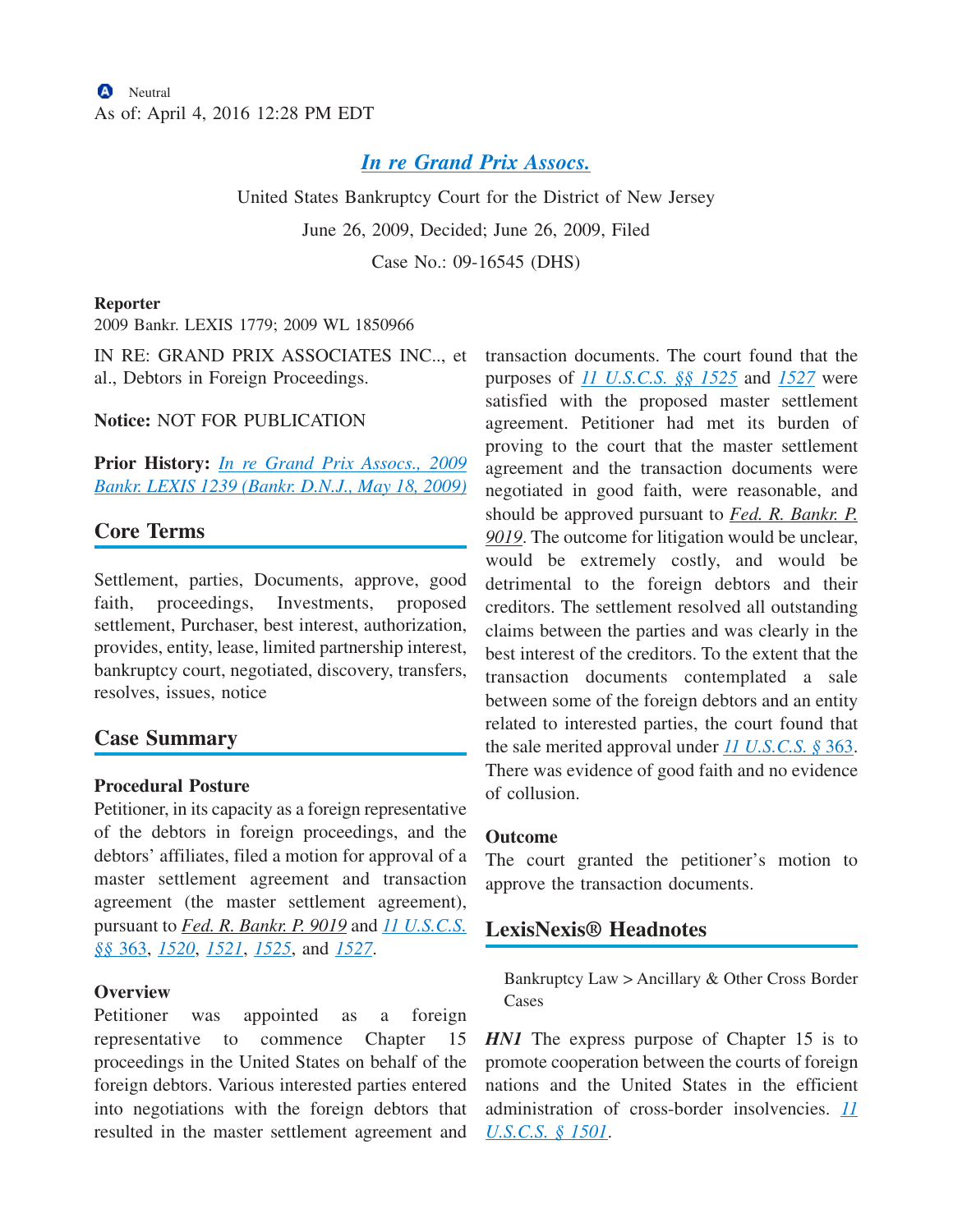Bankruptcy Law > Ancillary & Other Cross Border Cases

*HN2 [11 U.S.C.S. § 1520\(a\)\(2\)](http://advance.lexis.com/api/document?collection=statutes-legislation&id=urn:contentItem:4YF7-GJ41-NRF4-428B-00000-00&context=1000516)* applies *[11 U.S.C.S.](http://advance.lexis.com/api/document?collection=statutes-legislation&id=urn:contentItem:4YF7-GRG1-NRF4-43FD-00000-00&context=1000516) §* [363](http://advance.lexis.com/api/document?collection=statutes-legislation&id=urn:contentItem:4YF7-GRG1-NRF4-43FD-00000-00&context=1000516) to transfers of a debtor's interests in property that is within the territorial jurisdiction of the United States as would be applied to property of the estate under *11 U.S.C.S. § 541*. *[11](http://advance.lexis.com/api/document?collection=statutes-legislation&id=urn:contentItem:4YF7-GJ41-NRF4-428B-00000-00&context=1000516) [U.S.C.S. § 1520\(a\)\(2\)](http://advance.lexis.com/api/document?collection=statutes-legislation&id=urn:contentItem:4YF7-GJ41-NRF4-428B-00000-00&context=1000516)*. *[Section 1520\(a\)\(3\)](http://advance.lexis.com/api/document?collection=statutes-legislation&id=urn:contentItem:4YF7-GJ41-NRF4-428B-00000-00&context=1000516)* also allows the foreign representative to operate the debtor's business utilizing *[11 U.S.C.S. §§](http://advance.lexis.com/api/document?collection=statutes-legislation&id=urn:contentItem:4YF7-GRG1-NRF4-43FD-00000-00&context=1000516)* 363 and *[552](http://advance.lexis.com/api/document?collection=statutes-legislation&id=urn:contentItem:4YF7-GJB1-NRF4-44K7-00000-00&context=1000516)*. *[11 U.S.C.S. § 1520\(a\)\(3\)](http://advance.lexis.com/api/document?collection=statutes-legislation&id=urn:contentItem:4YF7-GJ41-NRF4-428B-00000-00&context=1000516)*. In addition, *[11](http://advance.lexis.com/api/document?collection=statutes-legislation&id=urn:contentItem:4YF7-GMH1-NRF4-452N-00000-00&context=1000516) [U.S.C.S. § 1521](http://advance.lexis.com/api/document?collection=statutes-legislation&id=urn:contentItem:4YF7-GMH1-NRF4-452N-00000-00&context=1000516)* provides the relief that may be granted upon recognition in an effort to promote Chapter 15's purposes, the efficient administration of the estate, and the protection of the debtor's assets and the creditor's interests. *[11 U.S.C.S. §](http://advance.lexis.com/api/document?collection=statutes-legislation&id=urn:contentItem:4YF7-GMH1-NRF4-452N-00000-00&context=1000516) [1521\(a\)](http://advance.lexis.com/api/document?collection=statutes-legislation&id=urn:contentItem:4YF7-GMH1-NRF4-452N-00000-00&context=1000516)*. Specifically, *[§ 1521\(b\)](http://advance.lexis.com/api/document?collection=statutes-legislation&id=urn:contentItem:4YF7-GMH1-NRF4-452N-00000-00&context=1000516)* states that upon recognition of a foreign proceeding, the court may entrust the distribution of all or part of the debtor's assets located in the United States to the foreign representative or another person authorized by the court, provided that the court is satisfied that the interests of the creditors in the United States are sufficiently protected. *[11 U.S.C.S. §](http://advance.lexis.com/api/document?collection=statutes-legislation&id=urn:contentItem:4YF7-GMH1-NRF4-452N-00000-00&context=1000516) [1521\(b\)](http://advance.lexis.com/api/document?collection=statutes-legislation&id=urn:contentItem:4YF7-GMH1-NRF4-452N-00000-00&context=1000516)*.

Bankruptcy Law > Administrative Powers > Estate Property Lease, Sale & Use > General Overview

*HN3* In part, <u>[11 U.S.C.S. §](http://advance.lexis.com/api/document?collection=statutes-legislation&id=urn:contentItem:4YF7-GRG1-NRF4-43FD-00000-00&context=1000516) 363(b)(1)</u> provides that a trustee, or debtor in possession after notice and a hearing, may use, sell, or lease, other than in the ordinary course of business, property of the estate. *[11 U.S.C.S. §](http://advance.lexis.com/api/document?collection=statutes-legislation&id=urn:contentItem:4YF7-GRG1-NRF4-43FD-00000-00&context=1000516)* 363(b)(1); *[11 U.S.C.S. § 1107](http://advance.lexis.com/api/document?collection=statutes-legislation&id=urn:contentItem:4YF7-GWN1-NRF4-42TR-00000-00&context=1000516)*.

Bankruptcy Law > Administrative Powers > Estate Property Lease, Sale & Use > General Overview

### *HN4* See *[11 U.S.C.S. §](http://advance.lexis.com/api/document?collection=statutes-legislation&id=urn:contentItem:4YF7-GRG1-NRF4-43FD-00000-00&context=1000516)* 363(f).

Bankruptcy Law > Administrative Powers > Estate Property Lease, Sale & Use > General Overview

*HN5 11 U.S.C.S.* § 363(m) articulates the "good faith″ requirement of a *§* [363](http://advance.lexis.com/api/document?collection=statutes-legislation&id=urn:contentItem:4YF7-GRG1-NRF4-43FD-00000-00&context=1000516) asset sale whereby the reversal or modification on appeal of an authorization under *§* [363 \(b\)](http://advance.lexis.com/api/document?collection=statutes-legislation&id=urn:contentItem:4YF7-GRG1-NRF4-43FD-00000-00&context=1000516) or *[\(c\)](http://advance.lexis.com/api/document?collection=statutes-legislation&id=urn:contentItem:4YF7-GRG1-NRF4-43FD-00000-00&context=1000516)* of the section of a sale or lease of property does not affect the validity of a sale or lease under such authorization to an entity that purchased or leased such property in good faith, whether or not such entity knew of the pendency of the appeal, unless such authorization and such sale or lease were stayed pending appeal. *[11 U.S.C.S. §](http://advance.lexis.com/api/document?collection=statutes-legislation&id=urn:contentItem:4YF7-GRG1-NRF4-43FD-00000-00&context=1000516)* 363(m).

Bankruptcy Law > Administrative Powers > Estate Property Lease, Sale & Use > General Overview

*HN6* A finding of good faith is required under the substantive law of the Third Circuit. When a bankruptcy court authorizes a sale of assets pursuant to *[11 U.S.C.S. §](http://advance.lexis.com/api/document?collection=statutes-legislation&id=urn:contentItem:4YF7-GRG1-NRF4-43FD-00000-00&context=1000516)* 363(b)(1), it is required to make a finding with respect to the ″good faith″ of the purchaser. A good faith finding establishes the integrity of a purchaser's conduct in the course of the sale proceedings. A court may not find good faith if fraud, collusion or unfair advantages are determined.

Bankruptcy Law > Administrative Powers > Estate Property Lease, Sale & Use > General Overview

Evidence > Burdens of Proof > General Overview

*HN7* When a pre-confirmation *[11 U.S.C.S. §](http://advance.lexis.com/api/document?collection=statutes-legislation&id=urn:contentItem:4YF7-GRG1-NRF4-43FD-00000-00&context=1000516)* [363\(b\)](http://advance.lexis.com/api/document?collection=statutes-legislation&id=urn:contentItem:4YF7-GRG1-NRF4-43FD-00000-00&context=1000516) sale is of all, or substantially all, of a debtor's property, and is proposed during the beginning stages of the case, the sale transaction should be closely scrutinized, and the proponent bears a heightened burden of proving the elements necessary for authorization.

Bankruptcy Law > Administrative Powers > Estate Property Lease, Sale & Use > General Overview

*HN8* For a proposed transaction under *[11](http://advance.lexis.com/api/document?collection=statutes-legislation&id=urn:contentItem:4YF7-GRG1-NRF4-43FD-00000-00&context=1000516) [U.S.C.S. §](http://advance.lexis.com/api/document?collection=statutes-legislation&id=urn:contentItem:4YF7-GRG1-NRF4-43FD-00000-00&context=1000516)* 363 that is outside the ordinary course, a movant must prove that there is a sound business justification for the transaction pursuant to the seminal case of In re Lionel Corporation allowing a bankruptcy court to make findings of fact as to the sale. In accordance with Lionel and subsequent precedent within the Third Circuit, debtors must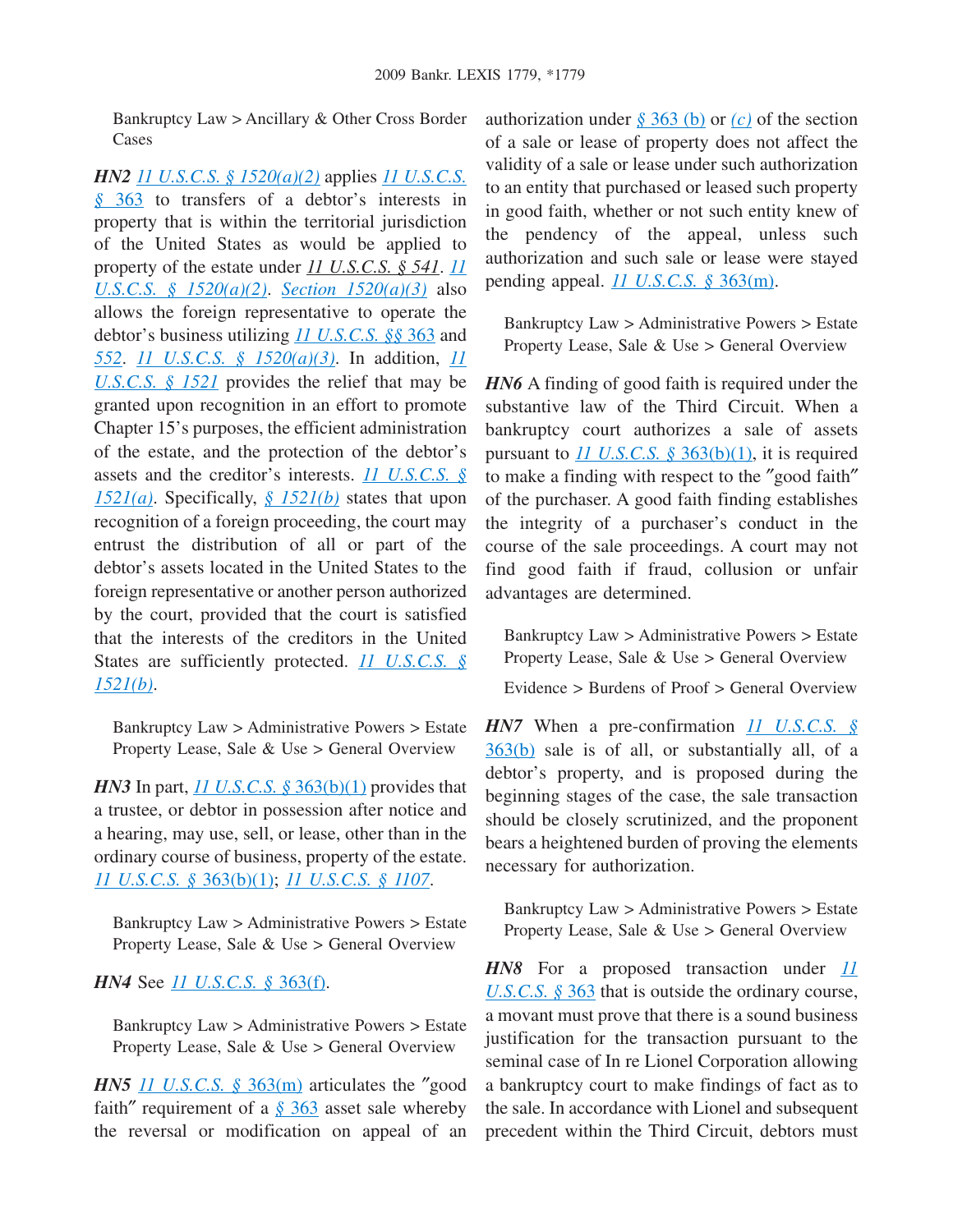prove the following: (1) a sound business purpose for the sale;  $(2)$  the proposed sale price is fair;  $(3)$ the debtor has provided adequate and reasonable notice; and (4) the buyer has acted in good faith.

Bankruptcy Law > Administrative Powers > Estate Property Lease, Sale & Use > General Overview

*HN9* Lionel provides the following factors for a court to consider: the proportionate value of the asset to the estate as a whole, the amount of elapsed time since the filing, the likelihood that a plan of reorganization will be proposed and confirmed in the near future, the effect of the proposed disposition on future plans of reorganization, the proceeds to be obtained from the disposition vis-a-vis any appraisals of the property, which of the alternatives of use, sale or lease the proposal envisions and, most importantly perhaps, whether the asset is increasing or decreasing in value. A court should accept a debtor's business judgment unless there is evidence of bad faith.

Bankruptcy Law > ... > Plans > Plan Contents > Discretionary Provisions

Evidence > Inferences & Presumptions > General **Overview** 

Evidence > Judicial Notice > General Overview

*HN10 Fed. R. Bankr. P. 9019* governs compromises to which a trustee in bankruptcy is a party. A bankruptcy court may approve a compromise or settlement on motion of a trustee after notice and hearing as provided in *Fed. R. Bankr. P. 2002*. *Fed. R. Bankr. P. 9019(a)*. A trustee bears the burden to show that a proposed settlement is in the best interests of the estate and the debtor. To meet its burden the trustee must establish that the proposed compromise is in the best interests of the estate. In assessing the best interest to the debtor, the court must look to the consideration for settlement. This analysis pits the value of rights relinquished by the debtor versus the value received in return. In determining whether to approve a proposed settlement, a court is permitted to take judicial notice of the record in prior related proceedings, and draw reasonable inferences therefrom. *[Fed. R. Evid. 201](http://advance.lexis.com/api/document?collection=statutes-legislation&id=urn:contentItem:4YF7-GM41-NRF4-4120-00000-00&context=1000516)*.

Bankruptcy Law  $> ... >$  Examiners, Officers & Trustees > Duties & Functions > General Overview

Bankruptcy Law > ... > Plans > Plan Contents > Discretionary Provisions

*HN11* Approval of a compromise under *Fed. R. Bankr. P. 9019* is within the discretion of a bankruptcy court However, a court cannot sustain an objection to the settlement while granting the motion to approve the settlement. In so doing, the court changes the essential terms of the proposed settlement and violates the purpose and spirit of *Rule 9019* or decides issues not necessary. Instead, the court's limited role is to determine whether the settlement should be approved or disapproved as proposed.

Bankruptcy Law  $> ... >$  Examiners, Officers & Trustees > Duties & Functions > General Overview

*HN12* To minimize litigation and expedite the administration of a bankruptcy estate compromises are favored in bankruptcy. A court must carefully examine a proposed settlement in considering whether to approve it. In determining whether to approve a settlement, the court must analyze: (1) the probability of success in litigation; (2) the likely difficulties in collection; (3) the complexity of the litigation involved, and the expense, inconvenience and delay necessarily attending it; and (4) the paramount interest of the creditors.

Bankruptcy Law  $> ... >$  Examiners, Officers & Trustees  $>$  Duties  $\&$  Functions  $>$  General Overview

*HN13* The United States Court of appeals for the Third Circuit has found that in determining whether to approve the trustee's application to settle a controversy, a bankruptcy court does not substitute its judgment for that of a trustee. Nor is the court to decide the numerous questions of law and fact raised by objections but rather to canvass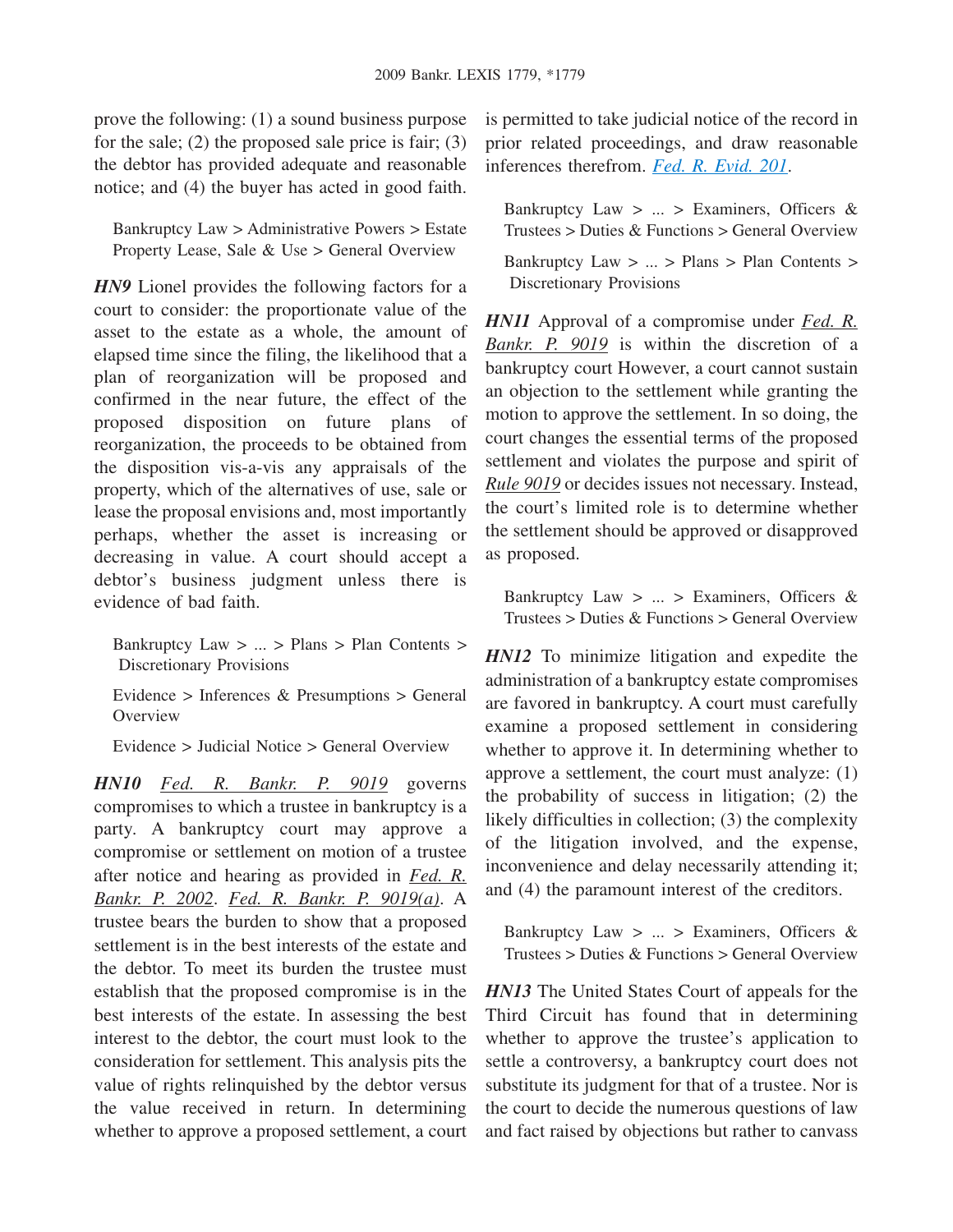the issues to see whether the settlement falls Blackburn, Esq., New York, New York, below the lowest point in the range of Co-Counsel for the CS SP Parties. reasonableness.

Bankruptcy Law > ... > Examiners, Officers & Trustees > Duties & Functions > General Overview

*HN14* It is axiomatic that settlement will almost always reduce the complexity and inconvenience of litigation. Litigation and delay are always the alternative to settlement, and whether that alternative is worth pursuing necessarily depends upon a reasoned judgment as to the probable outcome of litigation. Balancing the complexity and delay of litigation with the benefits of settlement is part in parcel of the probability-of-success-in-litigation factor.

Bankruptcy Law  $> ... >$  Examiners, Officers & Trustees > Duties & Functions > General Overview

*HN15* Compromises are a normal part of the process of reorganization, oftentimes desirable and wise methods of bringing to a close proceedings otherwise lengthy, complicated and costly.

**Counsel: [\*1]** Cole Schotz, Meisel, Forman & Leonard, P.A., Michael D. Sirota, Esq., Warren A. Usatine, Esq., Hackensack, New Jersey, Co-Counsel for Petitioner Plaza Management Overseas S.A., in its capacity as the Foreign Representative.

Moses & Singer LLP, Alan Kolod, Esq., Mark N. Parry, Esq., Declan M. Butvick, Esq., New York, New York, Co-Counsel for Petitioner Plaza Management Overseas S.A., in its capacity as the Foreign Representative.

Wollmuth Maher & Deutsch LLP, Paul DeFilippo, Esq., Newark, New Jersey, Co-Counsel for the CS SP Parties.

Davis Polk & Wardwell, Lawrence Portnoy, Esq., Thomas Ogden, Esq., Boris Ayala, Esq., Marcelo

Connell Foley LLP, Stephen V. Falanga, Esq., Roseland, New Jersey, Co-Counsel to Hellman & Friedman Capital Partners VI, L.P. and Blackstone Managed Investment Partnerships.

Simpson Thacher & Bartlett LLP, Mark Thompson, Esq., Joseph M. McLaughlin, Esq., New York, New York, Co-Counsel to Hellman & Friedman Capital Partners VI, L.P. and Blackstone Managed Investment Partnerships.

Pashman Stein, Sean Mack, Esq., Hackensack, New Jersey, Co-Counsel to Carlyle Entities.

Debevoise & Plimpton LLP, Maureen **[\*2]** Cronin, Esq., New York, New York, Co-Counsel to Carlyle Entities.

Office of the United States Trustee, Donald MacMaster, Esq., Newark, New Jersey.

**Judges:** DONALD H. STECKROTH, UNITED STATES BANKRUPTCY JUDGE.

**Opinion by:** DONALD H. STECKROTH

# **Opinion**

# **THE HONORABLE DONALD H. STECKROTH, BANKRUPTCY JUDGE**

Before the Court is a motion filed by Plaza Management Overseas, S.A. (″Plaza Management″ or ″Petitioner″), in its capacity as foreign representative of Grand Prix Associates Inc. and its jointly administered affiliates (″Grand Prix″ or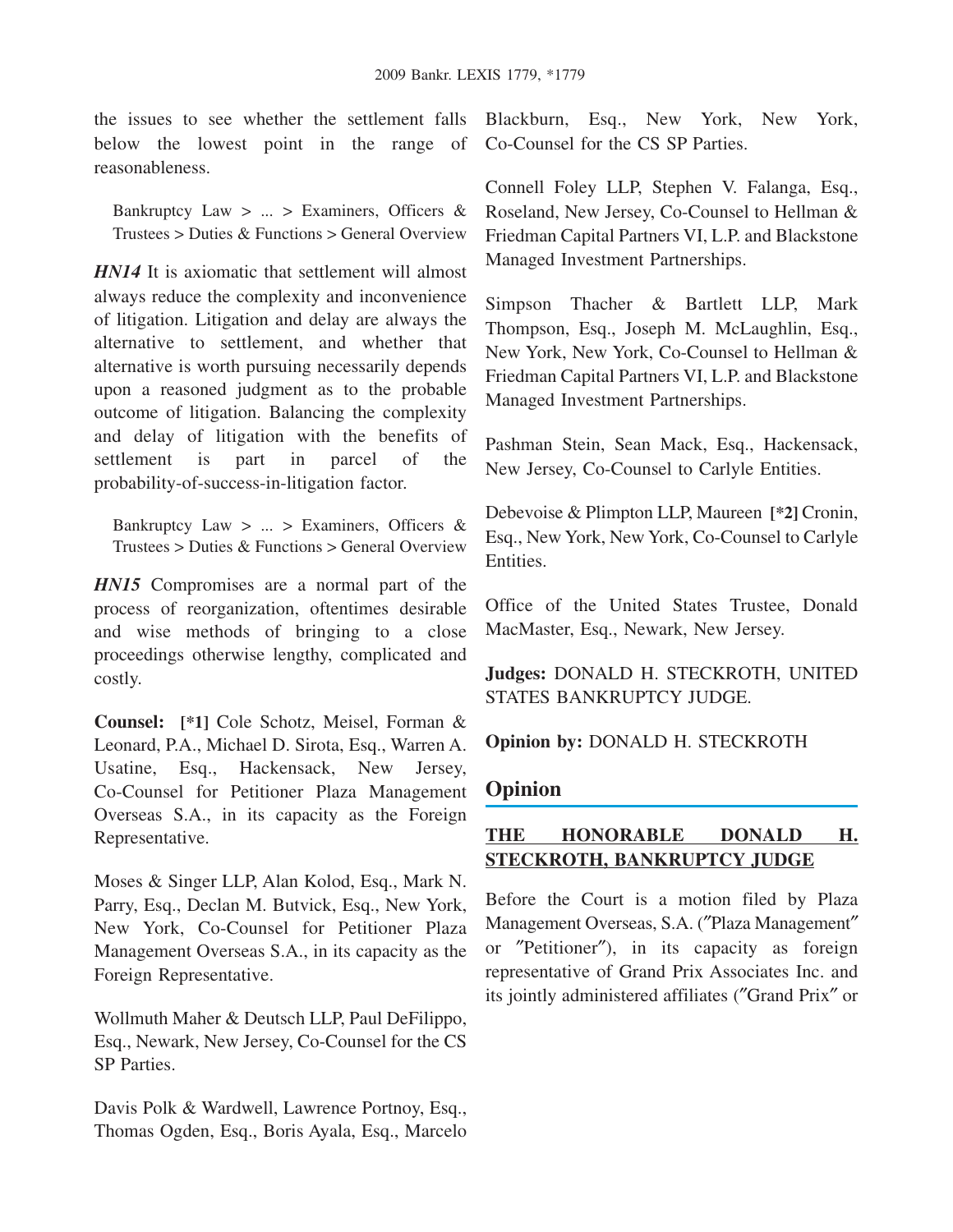"Foreign Debtors")<sup>1</sup>, seeking approval of the Master Settlement Agreement and Transaction Agreement (hereinafter collectively referred to as ″Transaction Documents″) 2 pursuant to *Federal Rule of Bankruptcy Procedure 9019* and *[Bank](http://advance.lexis.com/api/document?collection=statutes-legislation&id=urn:contentItem:4YF7-GRG1-NRF4-43FD-00000-00&context=1000516)[ruptcy Code Sections](http://advance.lexis.com/api/document?collection=statutes-legislation&id=urn:contentItem:4YF7-GRG1-NRF4-43FD-00000-00&context=1000516)* 363, *[1520](http://advance.lexis.com/api/document?collection=statutes-legislation&id=urn:contentItem:4YF7-GJ41-NRF4-428B-00000-00&context=1000516)*, *[1521](http://advance.lexis.com/api/document?collection=statutes-legislation&id=urn:contentItem:4YF7-GMH1-NRF4-452N-00000-00&context=1000516)*, *[1525](http://advance.lexis.com/api/document?collection=statutes-legislation&id=urn:contentItem:4YF7-GK11-NRF4-40TY-00000-00&context=1000516)*, and [1527](http://advance.lexis.com/api/document?collection=statutes-legislation&id=urn:contentItem:4YF7-GPT1-NRF4-41VK-00000-00&context=1000516). The CS SP Parties<sup>3</sup> filed support and at the hearing Blackstone Managed Investment Partnerships and Hellman & Friedman Capital Partners VI, LLP entered their support for approval of the Petitioner's motion. In addition, the Court heard the proffered testimony of the parties and the arguments of Counsel. The facts set forth herein are taken from the record before the Court.

The Court has jurisdiction over this matter pursuant to *Sections 157* and *1334* of Title 28 and *[Section 1501](http://advance.lexis.com/api/document?collection=statutes-legislation&id=urn:contentItem:4YF7-GJJ1-NRF4-41HW-00000-00&context=1000516)* of Title 11. This is a core proceeding pursuant to *28 U.S.C. Section 157(b)(2)(P)*. Venue in the District of New Jersey is proper under *[28](http://advance.lexis.com/api/document?collection=statutes-legislation&id=urn:contentItem:4YF7-GMC1-NRF4-43V1-00000-00&context=1000516) [U.S.C. Section 1410\(1\)](http://advance.lexis.com/api/document?collection=statutes-legislation&id=urn:contentItem:4YF7-GMC1-NRF4-43V1-00000-00&context=1000516)* and *[\(3\)](http://advance.lexis.com/api/document?collection=statutes-legislation&id=urn:contentItem:4YF7-GMC1-NRF4-43V1-00000-00&context=1000516)* as the **[\*4]** principal assets are located in New Jersey.

### **Statement of Facts and Procedural History**

## **I. Background and Events Prior to the Transaction Documents**

The Court hereby incorporates by reference and reiterates the facts recited in its prior Opinion in this case recognizing the Chapter 15 Petitions dated May 18, 2009. Certain Foreign Debtors began investing in private equity limited partnerships around April 2006 which were partially funded by Blackthorne Property, Inc. (″Blackthorne″), which obtained a registered

floating charge against Grand Prix's assets. These investments were also partially funded by the CS SP Parties and these funds were used to satisfy the Foreign Debtors' capital calls. The CS SP parties took pledges of the shares of the Foreign Debtors and the Foreign Debtors pledged accounts and securities being held by Pershing LLC, located in Jersey City, New Jersey.

Due to substantially unfunded capital commitments, the Foreign Debtors commenced insolvency proceedings on March 13, 2009 in the British Virgin Islands (″BVI Proceeding″) and thereafter, the Eastern Caribbean Supreme Court, High Court of Justice, BVI (″BVI Court″) entered an Order appointing the Petitioner as the foreign **[\*5]** representative with the directive to commence Chapter 15 proceedings in the United States. These proceedings were instituted due to the Foreign Debtors' belief that the CS SP Parties would foreclose upon the pledges, pledged accounts, and securities. The Foreign Debtors were also concerned that they would be unable to satisfy capital calls going forward.

On March 18, 2009, the Petitioner filed the Foreign Debtors' Chapter 15 Petitions in this Court seeking recognition of the BVI Proceeding as a foreign main proceeding. This Court approved the Petitioner's Order to Show Cause and scheduled a hearing on the provisional relief sought on March 30, 2009. On March 26, 2009, the CS SP Parties filed a motion for expedited discovery and objection to the Order to Show Cause. Several limited partnerships also filed objections to the provisional relief. The Court

<sup>&</sup>lt;sup>1</sup> The jointly administered affiliates [\*3] are: Grand Prix Associates Inc., Bundora Associates Inc., Bundora Investments Limited, Bundora Investments N.V., Ruby Investment Sp. z.o.o., Bundora Corp., Lockhart Overseas Investments Corp., Lockhart Limited, Naven Investments Sp. z.o.o., Lockhard Corp. I, and Shelby Overseas Invest & Trade Ltd.

<sup>&</sup>lt;sup>2</sup> The Transaction Documents are defined by the parties as the Master Settlement Agreement, the Transaction Agreement, the Plaza Guaranty, the Mutual Releases, and all other agreements, documents, schedules, certificates and instruments contemplated and referenced in the Master Settlement Agreement.

<sup>&</sup>lt;sup>3</sup> The CS Lenders consist of CS Structured Strategies B, L.P, CS Strategic Partners Holdings IV, L.P., CS Strategic Partners IV Investments, L.P, CS Structured Strategies A, L.P., CS Structured Strategies A (RE), L.P., CS Structured Strategies B (RE), L.P., and CSFB Strategic Partners III RE Holdings, L.P. (″CS SP Parties″).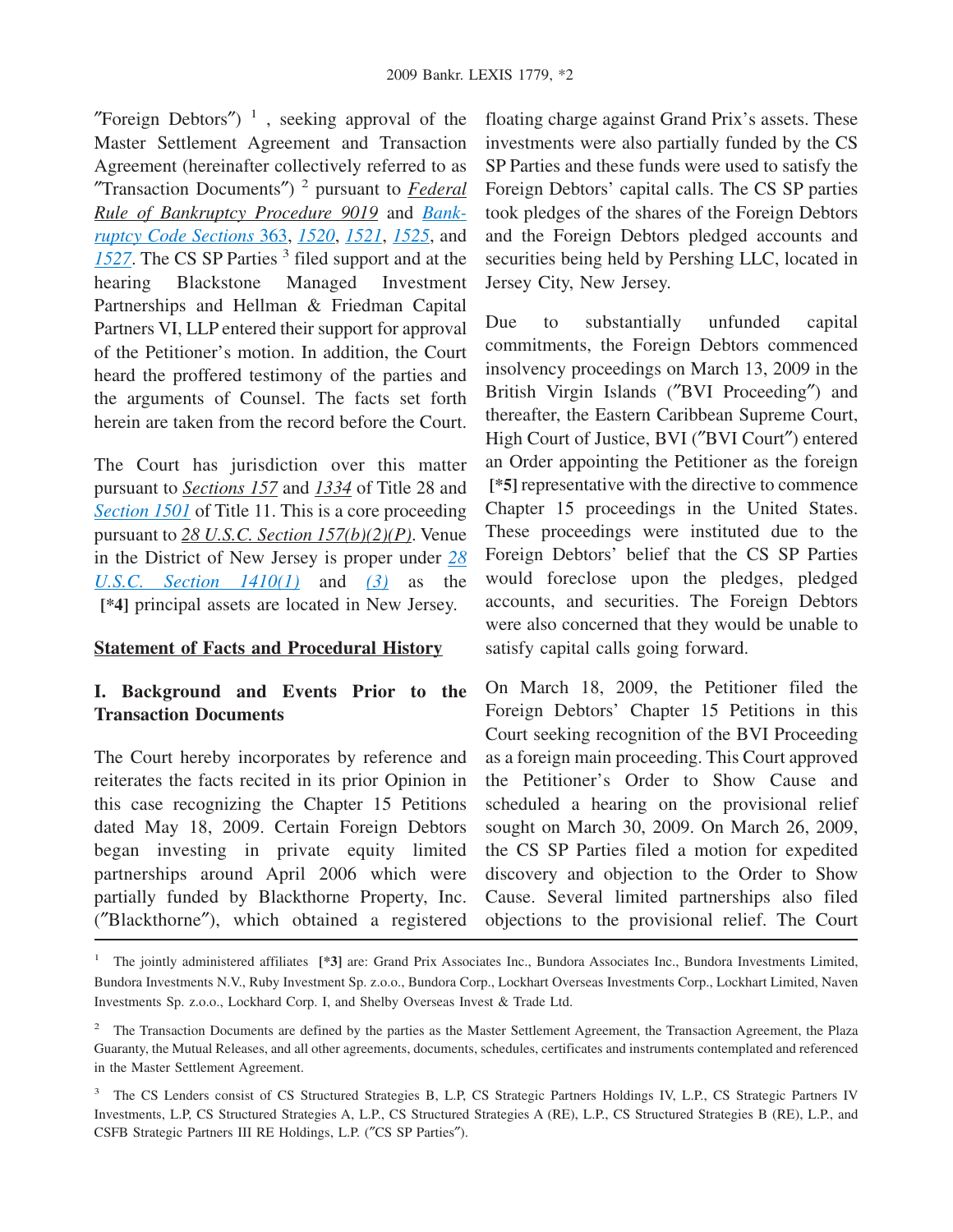entered an Order granting the provisional relief pursuant to *[Section 1519](http://advance.lexis.com/api/document?collection=statutes-legislation&id=urn:contentItem:4YF7-GM61-NRF4-41VF-00000-00&context=1000516)* on April 2, 2009 which imposed the automatic stay with respect to the Foreign Debtors' assets. Due to the strident opposition voiced by the CS SP parties and its request for expedited discovery, the Court established a discovery schedule with a briefing schedule **[\*6]** and trial date to be determined later.

After extensive negotiations, Plaza Management filed Amended Chapter 15 Petitions on May 8, 2009 accompanied by the Transaction Documents entered into by the Foreign Debtors, the CS SP Parties, and Blackthorne. On May 18, 2009, the Court issued an Opinion and entered an Order recognizing the BVI Proceeding as a foreign main proceeding (″Recognition Order″). The Recognition Order clearly stated that the Master Settlement Agreement would be before the Court at a later date and in the event that the Court did not approve the Master Settlement Agreement then the Recognition Order would be vacated, *nunc pro tunc,* to the date immediately prior to the execution of the Master Settlement Agreement.

The substance of the objections raised by the CS SP Parties prior to the proposed settlement are evidenced by its complaint filed in the Supreme Court of the State of New York on March 24, 2009 against the principals of Grand Prix, Blackthorne, and Dickson Invest & Trade Ltd. (″Dickson″) (collectively ″State Court Defendants″). The CS SP Parties alleged fraudulent misrepresentation, aiding and abetting fraud, fraudulent transfer, and tortious contractual interference. **[\*7]** The New York Court entered temporary restraints against the State Court Defendants prohibiting the transfer of assets. These restraints are to remain in place until July 16, 2009, with a modification allowing for the implementation of the proposed settlement currently before this Court.

## **II. Transaction Documents**

The result of the negotiations between Plaza Management, the Foreign Debtors, the State Court Defendants, and the CS SP Parties is the proposed Master Settlement Agreement. The Master Settlement Agreement globally resolves the disputes between the parties. When the instant application was filed, the Petitioner also requested certain Exhibits to the Master Settlement Agreement remain under seal.

The Master Settlement Agreement addresses limited partnership interests representing capital commitments in excess of \$ 1.5 billion. Under this agreement, the parties agreed to a ″sale and transfer of certain limited partnership interests from certain BVI Debtors to the CS SP Parties in exchange for monetary consideration, cancellation of indebtedness, the redemption and cancellation of certain preferred stock, and the mutual release of asserted claims and obligations among the State Court **[\*8]** Defendants, the BVI Debtors and the CS SP Parties.″ *Appl. in Supp. Of Pet. Mot. for an Order Pursuant to Rule 9019 of the Federal Rules of Bankruptcy Procedure* and *[Bankruptcy](http://advance.lexis.com/api/document?collection=statutes-legislation&id=urn:contentItem:4YF7-GRG1-NRF4-43FD-00000-00&context=1000516) [Code Sections](http://advance.lexis.com/api/document?collection=statutes-legislation&id=urn:contentItem:4YF7-GRG1-NRF4-43FD-00000-00&context=1000516)* 363, *[1520](http://advance.lexis.com/api/document?collection=statutes-legislation&id=urn:contentItem:4YF7-GJ41-NRF4-428B-00000-00&context=1000516)*, *[1521](http://advance.lexis.com/api/document?collection=statutes-legislation&id=urn:contentItem:4YF7-GMH1-NRF4-452N-00000-00&context=1000516)*, *[1525](http://advance.lexis.com/api/document?collection=statutes-legislation&id=urn:contentItem:4YF7-GK11-NRF4-40TY-00000-00&context=1000516)* and *[1527](http://advance.lexis.com/api/document?collection=statutes-legislation&id=urn:contentItem:4YF7-GPT1-NRF4-41VK-00000-00&context=1000516)* Approving the Master Settlement Agreement and Transaction Agreement (″Pet. Mot.″), P 25. Additionally, Blackthorne will transfer back to Bundora Associates the stock of Dickson and Dickson will transfer certain limited partnership interests back to the Foreign Debtors. These transfers were previously authorized in the Recognition Order.

The parties have also agreed that the Foreign Debtors will continue to fund the capital calls through the Closing Date which Plaza Management submits is in the best interest of the Foreign Debtors, their estates and the other interested parties. In the unlikely event that the Master Settlement Agreement is terminated, then the parties will return to their positions immediately prior to the execution of the Master Settlement Agreement.

The Transaction Agreement is between certain Foreign Debtors (″Seller″ or ″Sellers″) and CS Strategic Partners Holdings 2009, L.P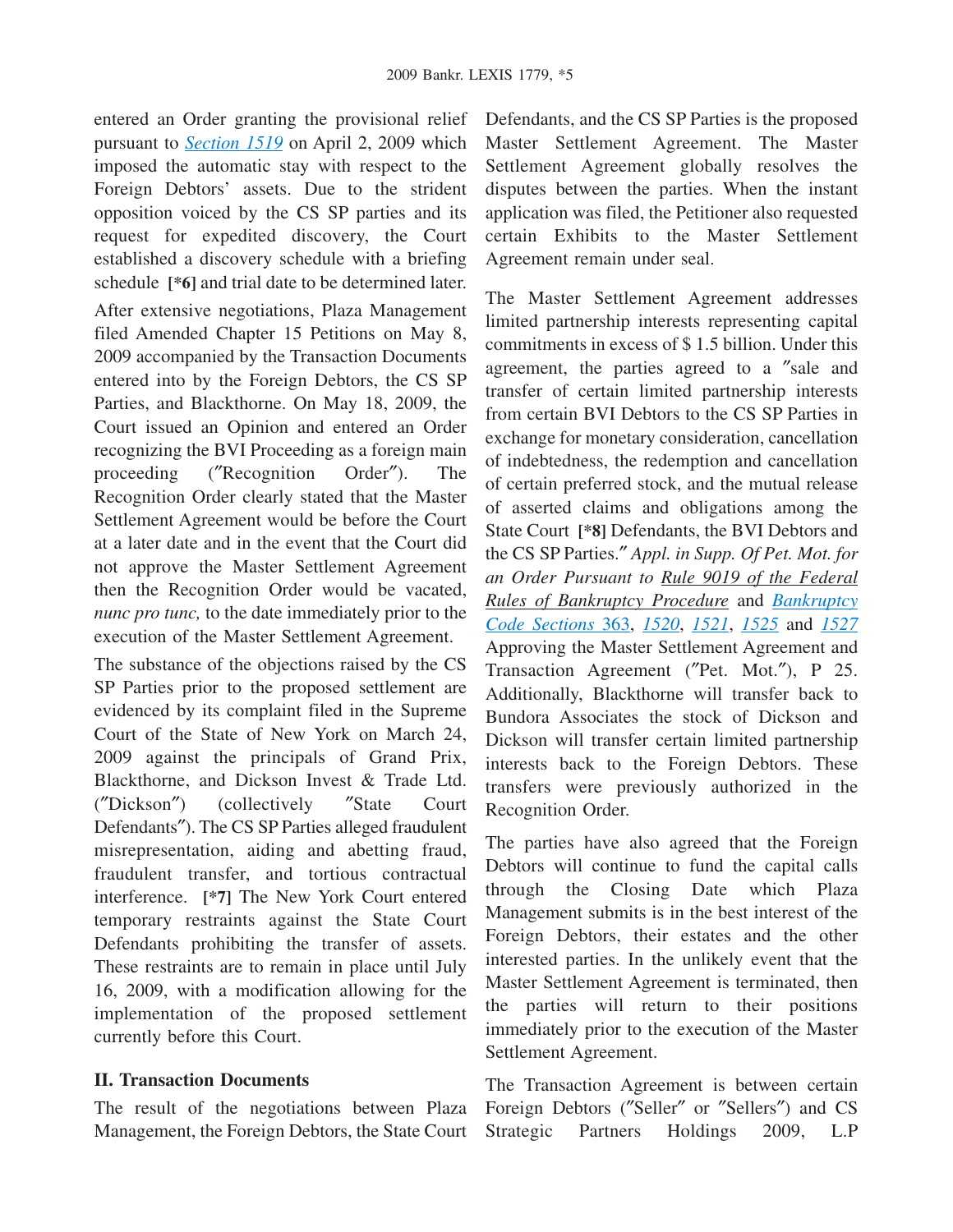(″Purchaser″) and Dickson. The Master Settlement Agreement provides for the **[\*9]** assignment and transfer of certain limited partnership interests of the Foreign Debtors to the Purchaser. Furthermore, on a quarterly basis, the Purchaser shall pay six percent (6%) of the Net Distributions of the transferred interests to the relevant Seller subject to certain set-off rights. The aggregate amount of these payments will not exceed \$ 70 million. The proposed settlement also resolves the pending New York State Court Action and provides for mutual releases between the parties.

### **Discussion**

# **I. Court's Authority under Chapter 15 of the Bankruptcy Code**

Chapter 15 of the Bankruptcy Code specifically authorizes this Court's adjudication of the instant application seeking to approve the Master Settlement Agreement and Transaction Agreement. *See [11 U.S.C. §§ 1520](http://advance.lexis.com/api/document?collection=statutes-legislation&id=urn:contentItem:4YF7-GJ41-NRF4-428B-00000-00&context=1000516)*, *[1521](http://advance.lexis.com/api/document?collection=statutes-legislation&id=urn:contentItem:4YF7-GMH1-NRF4-452N-00000-00&context=1000516)*, *[1525](http://advance.lexis.com/api/document?collection=statutes-legislation&id=urn:contentItem:4YF7-GK11-NRF4-40TY-00000-00&context=1000516)*, *[1527](http://advance.lexis.com/api/document?collection=statutes-legislation&id=urn:contentItem:4YF7-GPT1-NRF4-41VK-00000-00&context=1000516)*. *HN1* The express purpose of Chapter 15 is to promote cooperation between the courts of foreign nations and the United States in the efficient administration of cross-border insolvencies. *See [11 U.S.C. §](http://advance.lexis.com/api/document?collection=statutes-legislation&id=urn:contentItem:4YF7-GJJ1-NRF4-41HW-00000-00&context=1000516) [1501](http://advance.lexis.com/api/document?collection=statutes-legislation&id=urn:contentItem:4YF7-GJJ1-NRF4-41HW-00000-00&context=1000516)*; *[In re Oversight & Control Commission of](http://advance.lexis.com/api/document?collection=cases&id=urn:contentItem:4S9R-F6D0-TXFM-H1WP-00000-00&context=1000516) [Avanzit, S.A., 385 B.R. 525, 532 \(Bankr. S.D.N.Y.](http://advance.lexis.com/api/document?collection=cases&id=urn:contentItem:4S9R-F6D0-TXFM-H1WP-00000-00&context=1000516) [2008\)](http://advance.lexis.com/api/document?collection=cases&id=urn:contentItem:4S9R-F6D0-TXFM-H1WP-00000-00&context=1000516)* (citing *[In re Bear Stearns High-Grade](http://advance.lexis.com/api/document?collection=cases&id=urn:contentItem:4PKY-RSD0-TXFM-H1RC-00000-00&context=1000516) [Structured Credit Strategies Master Fund, 374](http://advance.lexis.com/api/document?collection=cases&id=urn:contentItem:4PKY-RSD0-TXFM-H1RC-00000-00&context=1000516) [B.R. 122, 126 \(Bankr. S.D.N.Y. 2007\)\)](http://advance.lexis.com/api/document?collection=cases&id=urn:contentItem:4PKY-RSD0-TXFM-H1RC-00000-00&context=1000516)*.

*[Sections 1525](http://advance.lexis.com/api/document?collection=statutes-legislation&id=urn:contentItem:4YF7-GK11-NRF4-40TY-00000-00&context=1000516)* **[\*10]** and *[1527](http://advance.lexis.com/api/document?collection=statutes-legislation&id=urn:contentItem:4YF7-GPT1-NRF4-41VK-00000-00&context=1000516)* specifically require communication and cooperation between the Court, the BVI Court, and the foreign representative with respect to the supervision and administration of the Foreign Debtors' assets including the approval of agreements related to the coordination of proceedings. *See [11 U.S.C. §§](http://advance.lexis.com/api/document?collection=statutes-legislation&id=urn:contentItem:4YF7-GK11-NRF4-40TY-00000-00&context=1000516) [1525](http://advance.lexis.com/api/document?collection=statutes-legislation&id=urn:contentItem:4YF7-GK11-NRF4-40TY-00000-00&context=1000516)* & *[1527](http://advance.lexis.com/api/document?collection=statutes-legislation&id=urn:contentItem:4YF7-GPT1-NRF4-41VK-00000-00&context=1000516)*. Since the Master Settlement Agreement proposes a resolution that will conclude the instant Chapter 15 proceeding, the BVI Proceeding, and the claims and issues between the parties, the goals of *[Sections 1525](http://advance.lexis.com/api/document?collection=statutes-legislation&id=urn:contentItem:4YF7-GK11-NRF4-40TY-00000-00&context=1000516)* and *[1527](http://advance.lexis.com/api/document?collection=statutes-legislation&id=urn:contentItem:4YF7-GPT1-NRF4-41VK-00000-00&context=1000516)* are expressly furthered with this Settlement Agreement. *See id.; In re Artimm, S.r.L.* 335 B.R. 149, 159 (Bankr. C.D. Cal. 2005).

Moreover, *[Section 1520](http://advance.lexis.com/api/document?collection=statutes-legislation&id=urn:contentItem:4YF7-GJ41-NRF4-428B-00000-00&context=1000516)* provides the relief granted to the foreign representative upon the Court's entry of an order recognizing the foreign proceeding. Specifically, *HN2 [Section 1520\(a\)\(2\)](http://advance.lexis.com/api/document?collection=statutes-legislation&id=urn:contentItem:4YF7-GJ41-NRF4-428B-00000-00&context=1000516)* applies *[Section](http://advance.lexis.com/api/document?collection=statutes-legislation&id=urn:contentItem:4YF7-GRG1-NRF4-43FD-00000-00&context=1000516)* 363 to transfers of the debtor's interests in property that is within the territorial jurisdiction of the United States as would be applied to property of the estate under *Section 541*. *See [11 U.S.C. § 1520\(a\)\(2\)](http://advance.lexis.com/api/document?collection=statutes-legislation&id=urn:contentItem:4YF7-GJ41-NRF4-428B-00000-00&context=1000516)*; 8-1520 *[COL-](http://advance.lexis.com/api/document?collection=analytical-materials&id=urn:contentItem:51R6-BR20-R03K-R321-00000-00&context=1000516)[LIER ON BANKRUPTCY P 1520.01](http://advance.lexis.com/api/document?collection=analytical-materials&id=urn:contentItem:51R6-BR20-R03K-R321-00000-00&context=1000516)* (15th ed. rev. 2008). *[Section 1520\(a\)\(3\)](http://advance.lexis.com/api/document?collection=statutes-legislation&id=urn:contentItem:4YF7-GJ41-NRF4-428B-00000-00&context=1000516)* also allows the foreign representative to operate **[\*11]** the debtor's business utilizing *[Sections](http://advance.lexis.com/api/document?collection=statutes-legislation&id=urn:contentItem:4YF7-GRG1-NRF4-43FD-00000-00&context=1000516)* 363 and *[552](http://advance.lexis.com/api/document?collection=statutes-legislation&id=urn:contentItem:4YF7-GJB1-NRF4-44K7-00000-00&context=1000516)*. *See [11](http://advance.lexis.com/api/document?collection=statutes-legislation&id=urn:contentItem:4YF7-GJ41-NRF4-428B-00000-00&context=1000516) [U.S.C. § 1520\(a\)\(3\)](http://advance.lexis.com/api/document?collection=statutes-legislation&id=urn:contentItem:4YF7-GJ41-NRF4-428B-00000-00&context=1000516)*; *[In re Pro-Fit Int'l Ltd., 391](http://advance.lexis.com/api/document?collection=cases&id=urn:contentItem:4TSW-PTT0-TXFK-C1V5-00000-00&context=1000516) [B.R. 850, 866-67 \(Bankr. C.D. Cal. 2008\)](http://advance.lexis.com/api/document?collection=cases&id=urn:contentItem:4TSW-PTT0-TXFK-C1V5-00000-00&context=1000516)*. In addition, *[Section 1521](http://advance.lexis.com/api/document?collection=statutes-legislation&id=urn:contentItem:4YF7-GMH1-NRF4-452N-00000-00&context=1000516)* provides the relief that may be granted upon recognition in an effort to promote Chapter 15's purposes, the efficient administration of the estate, and the protection of the debtor's assets and the creditor's interests. *See [11 U.S.C. § 1521\(a\)](http://advance.lexis.com/api/document?collection=statutes-legislation&id=urn:contentItem:4YF7-GMH1-NRF4-452N-00000-00&context=1000516)*. Specifically, *[Section 1521\(b\)](http://advance.lexis.com/api/document?collection=statutes-legislation&id=urn:contentItem:4YF7-GMH1-NRF4-452N-00000-00&context=1000516)* states: ″Upon recognition of a foreign proceeding,. . . the court may . . .entrust the distribution of all or part of the debtor's assets located in the United States to the foreign representative or another person. . .authorized by the court, provided that the court is satisfied that the interests of the creditors in the United States are sufficiently protected. *[11 U.S.C. § 1521\(b\)](http://advance.lexis.com/api/document?collection=statutes-legislation&id=urn:contentItem:4YF7-GMH1-NRF4-452N-00000-00&context=1000516)*.

**II.** *[Section](http://advance.lexis.com/api/document?collection=statutes-legislation&id=urn:contentItem:4YF7-GRG1-NRF4-43FD-00000-00&context=1000516)* 363 Application to Sell and Transfer Certain Limited Partnership Interests

*HN3* In pertinent part, *<u>Section [363\(b\)\(1\)](http://advance.lexis.com/api/document?collection=statutes-legislation&id=urn:contentItem:4YF7-GRG1-NRF4-43FD-00000-00&context=1000516)</u>* provides: ″The trustee, [or debtor in possession] after notice and a hearing, may use, sell, or lease, other than in the ordinary course of business, property of the estate. . . .″ *[11 U.S.C. §](http://advance.lexis.com/api/document?collection=statutes-legislation&id=urn:contentItem:4YF7-GRG1-NRF4-43FD-00000-00&context=1000516)*363(b)(1); *[11 U.S.C. §](http://advance.lexis.com/api/document?collection=statutes-legislation&id=urn:contentItem:4YF7-GWN1-NRF4-42TR-00000-00&context=1000516) [1107](http://advance.lexis.com/api/document?collection=statutes-legislation&id=urn:contentItem:4YF7-GWN1-NRF4-42TR-00000-00&context=1000516)*. *HN4 [Section](http://advance.lexis.com/api/document?collection=statutes-legislation&id=urn:contentItem:4YF7-GRG1-NRF4-43FD-00000-00&context=1000516)* 363(f) **[\*12]** states:

The trustee [or debtor in possession] may sell property under subsection (b) or (c) of this section free and clear of any interest in such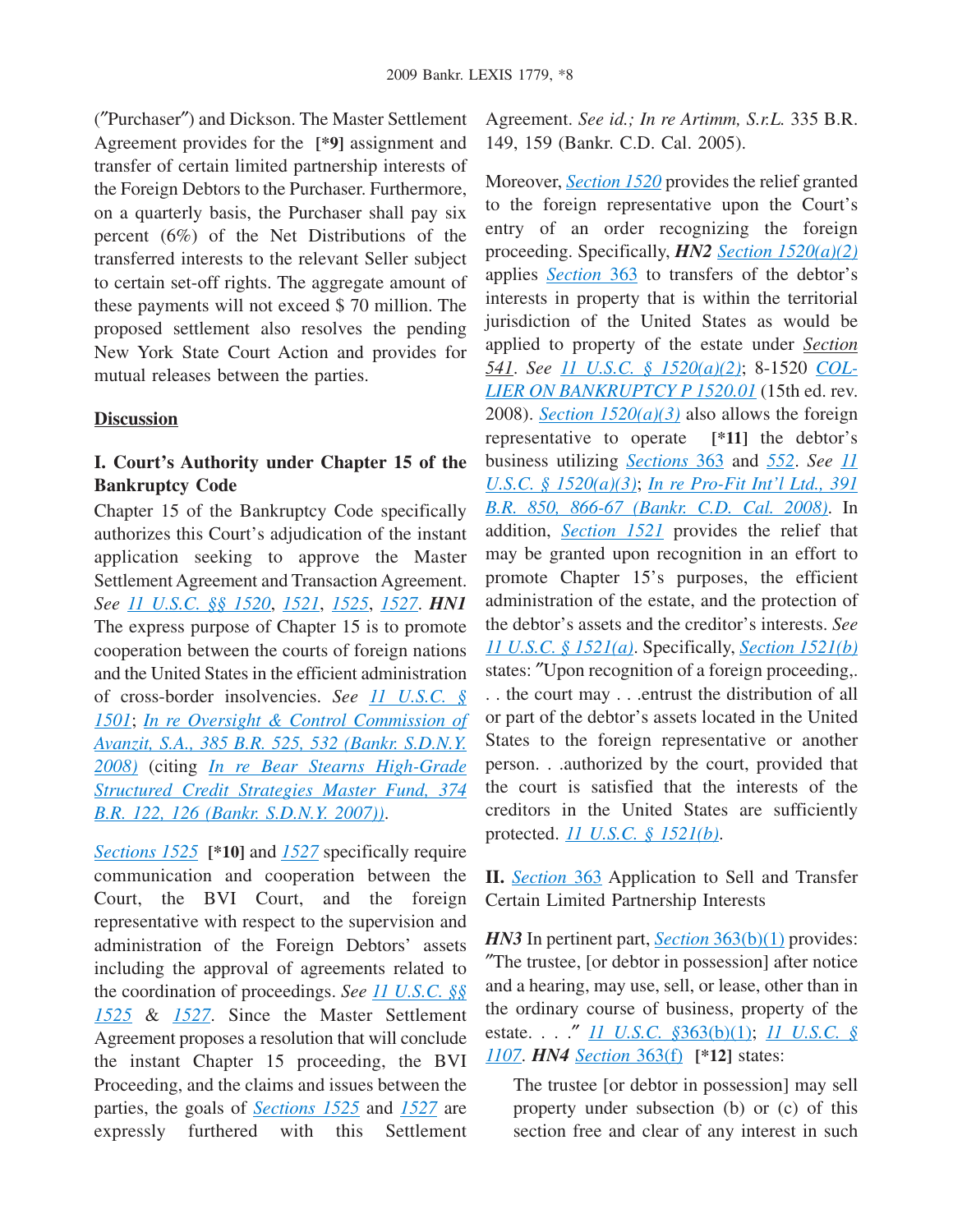property of an entity other than the estate, only if--

(1) applicable nonbankruptcy law permits sale of such property free and clear of such interest;

(2) such entity consents;

(3) such interest is a lien and the price at which such property is to be sold is greater than the aggregate value of all liens on such property;

(4) such interest is in bona fide dispute; or

(5) such entity could be compelled, in a legal or equitable proceeding, to accept a money satisfaction of such interest.

*[11 U.S.C. §](http://advance.lexis.com/api/document?collection=statutes-legislation&id=urn:contentItem:4YF7-GRG1-NRF4-43FD-00000-00&context=1000516)* 363(f). In addition, *HN5 [Section](http://advance.lexis.com/api/document?collection=statutes-legislation&id=urn:contentItem:4YF7-GRG1-NRF4-43FD-00000-00&context=1000516)* [363\(m\)](http://advance.lexis.com/api/document?collection=statutes-legislation&id=urn:contentItem:4YF7-GRG1-NRF4-43FD-00000-00&context=1000516) articulates the ″good faith″ requirement of a [Section 363](http://advance.lexis.com/api/document?collection=statutes-legislation&id=urn:contentItem:4YF7-GRG1-NRF4-43FD-00000-00&context=1000516) asset sale whereby:

(m) The reversal or modification on appeal of an authorization under subsection (b) or (c) of this section of a sale or lease of property does not affect the validity of a sale or lease under such authorization to an entity that purchased or leased such property in good faith, whether or not such entity knew of the pendency of the appeal, unless such authorization and such sale or lease were stayed pending appeal.

*[11 U.S.C. §](http://advance.lexis.com/api/document?collection=statutes-legislation&id=urn:contentItem:4YF7-GRG1-NRF4-43FD-00000-00&context=1000516)* 363(m). *HN6* A finding **[\*13]** of good faith is also required under the substantive law of the Third Circuit found in *[In re Abbotts Dairies of](http://advance.lexis.com/api/document?collection=cases&id=urn:contentItem:3S4X-7470-0039-P4XM-00000-00&context=1000516) [Pa., Inc., 788 F.2d 143, 149-50 \(3d Cir. 1986\)](http://advance.lexis.com/api/document?collection=cases&id=urn:contentItem:3S4X-7470-0039-P4XM-00000-00&context=1000516)* (″[W]hen a bankruptcy court authorizes a sale of assets pursuant to *section* [363\(b\)\(1\),](http://advance.lexis.com/api/document?collection=statutes-legislation&id=urn:contentItem:4YF7-GRG1-NRF4-43FD-00000-00&context=1000516) it is required to make a finding with respect to the ″good faith″ of the purchaser.″). A good faith finding establishes the ″integrity of [a purchaser's] conduct in the course of the sale proceedings.″ *[Id. at 147](http://advance.lexis.com/api/document?collection=cases&id=urn:contentItem:3S4X-7470-0039-P4XM-00000-00&context=1000516)*. A court may not find good faith if fraud, collusion or unfair advantages are determined. *Id.* The Petitioner bears the burden of proving that they have satisfied the requirements of *[Section](http://advance.lexis.com/api/document?collection=statutes-legislation&id=urn:contentItem:4YF7-GRG1-NRF4-43FD-00000-00&context=1000516)* 363(f)

and the good faith finding under *Section* [363\(m\).](http://advance.lexis.com/api/document?collection=statutes-legislation&id=urn:contentItem:4YF7-GRG1-NRF4-43FD-00000-00&context=1000516) *[In re Medical Software Solutions, 286 B.R. 431,](http://advance.lexis.com/api/document?collection=cases&id=urn:contentItem:47ST-9BK0-0039-01NJ-00000-00&context=1000516) [435 \(Bankr. D. Utah 2002\)](http://advance.lexis.com/api/document?collection=cases&id=urn:contentItem:47ST-9BK0-0039-01NJ-00000-00&context=1000516) HN7* (″[W]hen a pre-confirmation *[\[Section\]](http://advance.lexis.com/api/document?collection=statutes-legislation&id=urn:contentItem:4YF7-GRG1-NRF4-43FD-00000-00&context=1000516)* 363(b) sale is of all, or substantially all, of the Debtor's property, and is proposed during the beginning stages of the case, the sale transaction should be 'closely scrutinized, and the proponent bears a heightened burden of proving the elements necessary for authorization.'″).

Furthermore, since *HN8* the proposed transaction is outside the ordinary course, Plaza Management must also **[\*14]** prove that there is a sound business justification for the transaction pursuant to the seminal case of *In re Lionel Corporation* allowing a bankruptcy court to make findings of fact as to the sale. *See [In re Lionel Corp., 722 F.2d](http://advance.lexis.com/api/document?collection=cases&id=urn:contentItem:3S4W-Y3F0-003B-G1SM-00000-00&context=1000516) [1063, 1071 \(2d Cir. 1983\)](http://advance.lexis.com/api/document?collection=cases&id=urn:contentItem:3S4W-Y3F0-003B-G1SM-00000-00&context=1000516)*. In accordance with *[Lionel](http://advance.lexis.com/api/document?collection=cases&id=urn:contentItem:3S4W-Y3F0-003B-G1SM-00000-00&context=1000516)* and subsequent precedent within the Third Circuit, Debtors must prove the following: (1) a sound business purpose for the sale; (2) the proposed sale price is fair; (3) the debtor has provided adequate and reasonable notice; and (4) the buyer has acted in good faith. *[In re Exaeris,](http://advance.lexis.com/api/document?collection=cases&id=urn:contentItem:4RKX-42X0-TXFK-H33Y-00000-00&context=1000516) [Inc., 380 B.R. at 744](http://advance.lexis.com/api/document?collection=cases&id=urn:contentItem:4RKX-42X0-TXFK-H33Y-00000-00&context=1000516)*; *accord [In re Sovereign](http://advance.lexis.com/api/document?collection=cases&id=urn:contentItem:3S4V-K3P0-0039-K4JT-00000-00&context=1000516) [Estates, Ltd., 104 B.R. 702, 704 \(Bankr. E.D. Pa.](http://advance.lexis.com/api/document?collection=cases&id=urn:contentItem:3S4V-K3P0-0039-K4JT-00000-00&context=1000516) [1989\)](http://advance.lexis.com/api/document?collection=cases&id=urn:contentItem:3S4V-K3P0-0039-K4JT-00000-00&context=1000516)*. *HN9 Lionel* provides the following factors for the Court to consider:

[T]he proportionate value of the asset to the estate as a whole, the amount of elapsed time since the filing, the likelihood that a plan of reorganization will be proposed and confirmed in the near future, the effect of the proposed disposition on future plans of reorganization, the proceeds to be obtained from the disposition vis-a-vis any appraisals of the property, which of the alternatives of use, sale or lease the proposal envisions and, most importantly perhaps, **[\*15]** whether the asset is increasing or decreasing in value.

*[In re Lionel Corp., 722 F.2d at 1071](http://advance.lexis.com/api/document?collection=cases&id=urn:contentItem:3S4W-Y3F0-003B-G1SM-00000-00&context=1000516)*. A court should accept a debtor's business judgment unless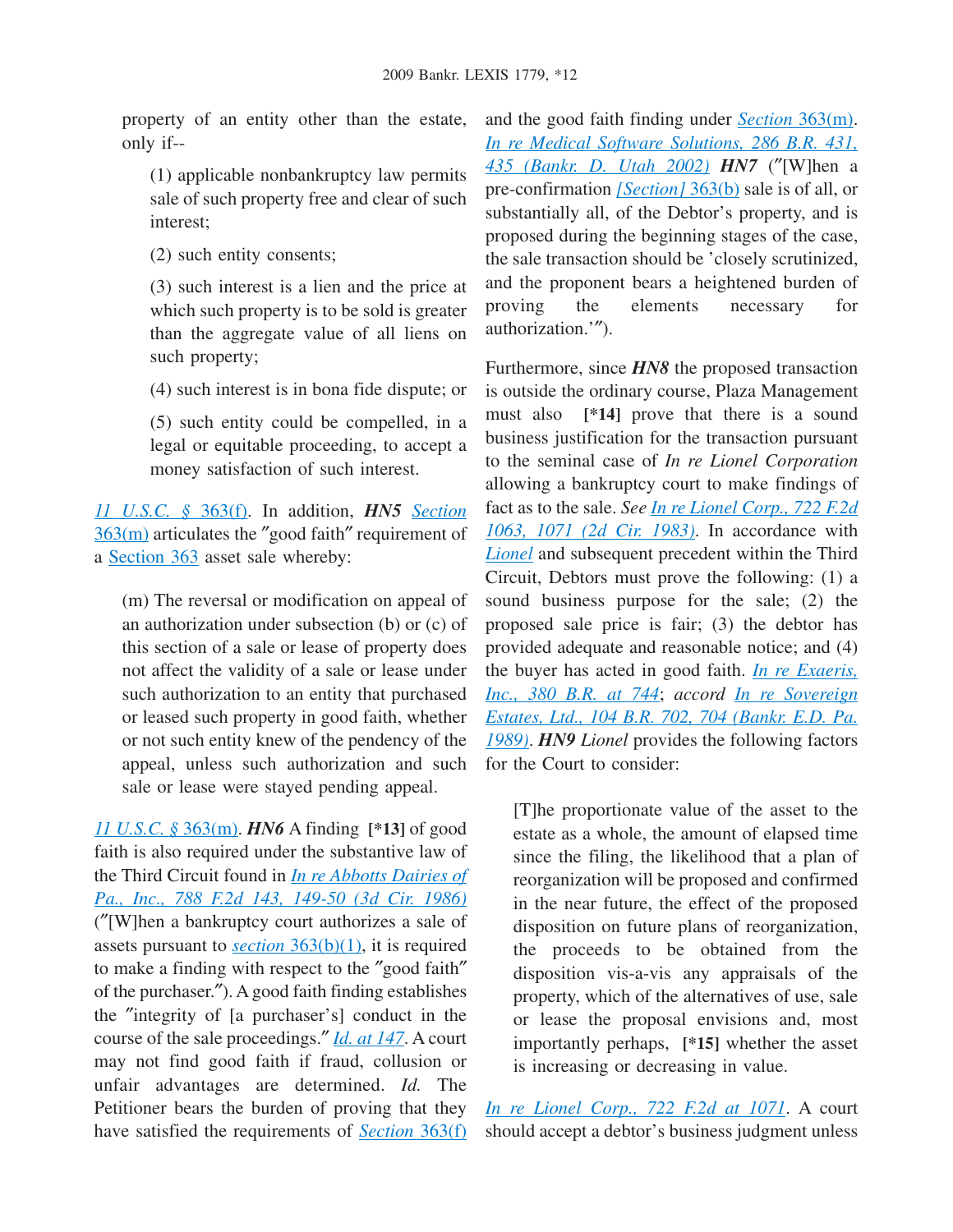there is evidence of bad faith. *See [In re Sycom](http://advance.lexis.com/api/document?collection=cases&id=urn:contentItem:4CPD-9DX0-0039-00N2-00000-00&context=1000516) [Enterprises, L.P., 310 B.R. 669, 675 \(Bankr.](http://advance.lexis.com/api/document?collection=cases&id=urn:contentItem:4CPD-9DX0-0039-00N2-00000-00&context=1000516) [D.N.J. 2004\)](http://advance.lexis.com/api/document?collection=cases&id=urn:contentItem:4CPD-9DX0-0039-00N2-00000-00&context=1000516)*; *[In re Aerovox, Inc., 269 B.R. 74, 81](http://advance.lexis.com/api/document?collection=cases&id=urn:contentItem:44FM-WN50-0039-03MY-00000-00&context=1000516) [\(Bankr. D. Del. 2001\)](http://advance.lexis.com/api/document?collection=cases&id=urn:contentItem:44FM-WN50-0039-03MY-00000-00&context=1000516)* (quoting *[In re Logical](http://advance.lexis.com/api/document?collection=cases&id=urn:contentItem:3S4V-MVN0-0039-K3FD-00000-00&context=1000516) [Software, Inc., 66 B.R. 683, 686 \(Bankr. D. Mass.](http://advance.lexis.com/api/document?collection=cases&id=urn:contentItem:3S4V-MVN0-0039-K3FD-00000-00&context=1000516) [1986\)\)](http://advance.lexis.com/api/document?collection=cases&id=urn:contentItem:3S4V-MVN0-0039-K3FD-00000-00&context=1000516)*.

**III.** *Bankruptcy Rule 9019* Motion to Approve Settlement

*HN10 Federal Rule of Bankruptcy Procedure 9019* governs compromises to which a trustee in bankruptcy is a party. A bankruptcy court may approve a compromise or settlement on motion of a trustee after notice and hearing as provided in *Federal Rule of Bankruptcy Procedure 2002*. *FED. R. BANKR. P. 9019(a)*. A trustee bears the burden to show that a proposed settlement is in the best interests of the estate and the debtor. *[In re](http://advance.lexis.com/api/document?collection=cases&id=urn:contentItem:3S4N-98R0-0039-R00B-00000-00&context=1000516) [Neshaminy Office Bldg. Assocs., 62 B.R. 798, 804](http://advance.lexis.com/api/document?collection=cases&id=urn:contentItem:3S4N-98R0-0039-R00B-00000-00&context=1000516) [\(E.D. Pa. 1986\)](http://advance.lexis.com/api/document?collection=cases&id=urn:contentItem:3S4N-98R0-0039-R00B-00000-00&context=1000516)* (″[T]o meet its burden the trustee must establish that the proposed compromise is in the best interests of the estate. In this case, the trustee has not presented sufficient evidence for a court to conclude that the compromise is in the [debtor's] best interest.″). **[\*16]** In assessing the best interest to the debtor, the Court must look to the consideration for settlement. *Id.* This analysis pits the value of rights relinquished by the debtor versus the value received in return. *Id.* In determining whether to approve a proposed settlement, a court is permitted to "'take judicial notice of the record in prior related proceedings, and draw reasonable inferences therefrom.'″ *[Id. at](http://advance.lexis.com/api/document?collection=cases&id=urn:contentItem:3S4N-98R0-0039-R00B-00000-00&context=1000516) [802](http://advance.lexis.com/api/document?collection=cases&id=urn:contentItem:3S4N-98R0-0039-R00B-00000-00&context=1000516)* (citation omitted); *see [FED. R. EVID. 201](http://advance.lexis.com/api/document?collection=statutes-legislation&id=urn:contentItem:4YF7-GM41-NRF4-4120-00000-00&context=1000516)*.

*HN11* Approval of a compromise under *Rule 9019* is within the discretion of the bankruptcy court. *[Myers v. Martin \(In re Martin\), 91 F.3d 389,](http://advance.lexis.com/api/document?collection=cases&id=urn:contentItem:3S4X-2CC0-006F-M1WF-00000-00&context=1000516) [393 \(3d Cir. 1996\)](http://advance.lexis.com/api/document?collection=cases&id=urn:contentItem:3S4X-2CC0-006F-M1WF-00000-00&context=1000516)*; *[In re Neshaminy Office Bldg.](http://advance.lexis.com/api/document?collection=cases&id=urn:contentItem:3S4N-98R0-0039-R00B-00000-00&context=1000516) [Assocs., 62 B.R. at 803](http://advance.lexis.com/api/document?collection=cases&id=urn:contentItem:3S4N-98R0-0039-R00B-00000-00&context=1000516)*. However, a court cannot sustain an objection to the settlement while granting the motion to approve the settlement. *See generally [ReGen Capital III, Inc. v. Official](http://advance.lexis.com/api/document?collection=cases&id=urn:contentItem:46SF-6030-0039-00K0-00000-00&context=1000516) [Comm. of Unsecured Creditors \(In re Trism, Inc.\),](http://advance.lexis.com/api/document?collection=cases&id=urn:contentItem:46SF-6030-0039-00K0-00000-00&context=1000516) [282 B.R. 662, 666-68 \(B.A.P. 8th Cir. 2002\)](http://advance.lexis.com/api/document?collection=cases&id=urn:contentItem:46SF-6030-0039-00K0-00000-00&context=1000516)*. ″In so doing, the court changes the essential terms of the proposed settlement and violates the purpose and spirit of *Federal Rule of Bankruptcy Procedure 9019* or decides issues not necessary . . . .″ *[Id. at](http://advance.lexis.com/api/document?collection=cases&id=urn:contentItem:46SF-6030-0039-00K0-00000-00&context=1000516) [667](http://advance.lexis.com/api/document?collection=cases&id=urn:contentItem:46SF-6030-0039-00K0-00000-00&context=1000516)*. Instead, the court's limited role is to determine whether **[\*17]** the settlement should be approved or disapproved as proposed. *See generally [id. at 662](http://advance.lexis.com/api/document?collection=cases&id=urn:contentItem:46SF-6030-0039-00K0-00000-00&context=1000516)*.

*HN12* ″To minimize litigation and expedite the administration of a bankruptcy estate 'compromises are favored in bankruptcy.'″ *[In re](http://advance.lexis.com/api/document?collection=cases&id=urn:contentItem:3S4X-2CC0-006F-M1WF-00000-00&context=1000516) [Martin, 91 F.3d at 393](http://advance.lexis.com/api/document?collection=cases&id=urn:contentItem:3S4X-2CC0-006F-M1WF-00000-00&context=1000516)* (citing 9 *[COLLIER ON](http://advance.lexis.com/api/document?collection=analytical-materials&id=urn:contentItem:51R6-CVS0-R03N-21RH-00000-00&context=1000516) [BANKRUPTCY P 9019.03\[1\]](http://advance.lexis.com/api/document?collection=analytical-materials&id=urn:contentItem:51R6-CVS0-R03N-21RH-00000-00&context=1000516)* (15th ed. rev. 1993)). A Court must carefully examine a proposed settlement in considering whether to approve it. *[Will v. Northwestern Univ. \(In re Nutraquest,](http://advance.lexis.com/api/document?collection=cases&id=urn:contentItem:4J33-C400-0038-X277-00000-00&context=1000516) [Inc.\), 434 F.3d 639, 644 \(3d Cir. 2006\)](http://advance.lexis.com/api/document?collection=cases&id=urn:contentItem:4J33-C400-0038-X277-00000-00&context=1000516)* (citing *see [In re Martin, 91 F.3d at 393](http://advance.lexis.com/api/document?collection=cases&id=urn:contentItem:3S4X-2CC0-006F-M1WF-00000-00&context=1000516)* (other citation omitted)). In determining whether to approve a settlement, the court must analyze:

(1) the probability of success in litigation; (2) the likely difficulties in collection; (3) the complexity of the litigation involved, and the expense, inconvenience and delay necessarily attending it; and (4) the paramount interest of the creditors.

*[In re Martin, 91 F.3d at 393](http://advance.lexis.com/api/document?collection=cases&id=urn:contentItem:3S4X-2CC0-006F-M1WF-00000-00&context=1000516)* (citing *[In re Ne](http://advance.lexis.com/api/document?collection=cases&id=urn:contentItem:3S4N-98R0-0039-R00B-00000-00&context=1000516)[shaminy Office Bldg. Assocs., 62 B.R. at 803](http://advance.lexis.com/api/document?collection=cases&id=urn:contentItem:3S4N-98R0-0039-R00B-00000-00&context=1000516)*); *see [In re Nutraquest, Inc., 434 F.3d at 644](http://advance.lexis.com/api/document?collection=cases&id=urn:contentItem:4J33-C400-0038-X277-00000-00&context=1000516)* (quoting *[In](http://advance.lexis.com/api/document?collection=cases&id=urn:contentItem:3S4X-2CC0-006F-M1WF-00000-00&context=1000516) [re Martin, 91 F.3d at 393](http://advance.lexis.com/api/document?collection=cases&id=urn:contentItem:3S4X-2CC0-006F-M1WF-00000-00&context=1000516)*).

Furthermore, *HN13* the Third Circuit has found that:

In determining whether to approve the trustee's application to settle a controversy, the Bankruptcy Court does **[\*18]** not substitute its judgment for that of the trustee. 'Nor is the court 'to decide the numerous questions of law and fact raised by [objections] but rather to canvass the issues to see whether the settlement fall[s] below the lowest point in the range of reasonableness.″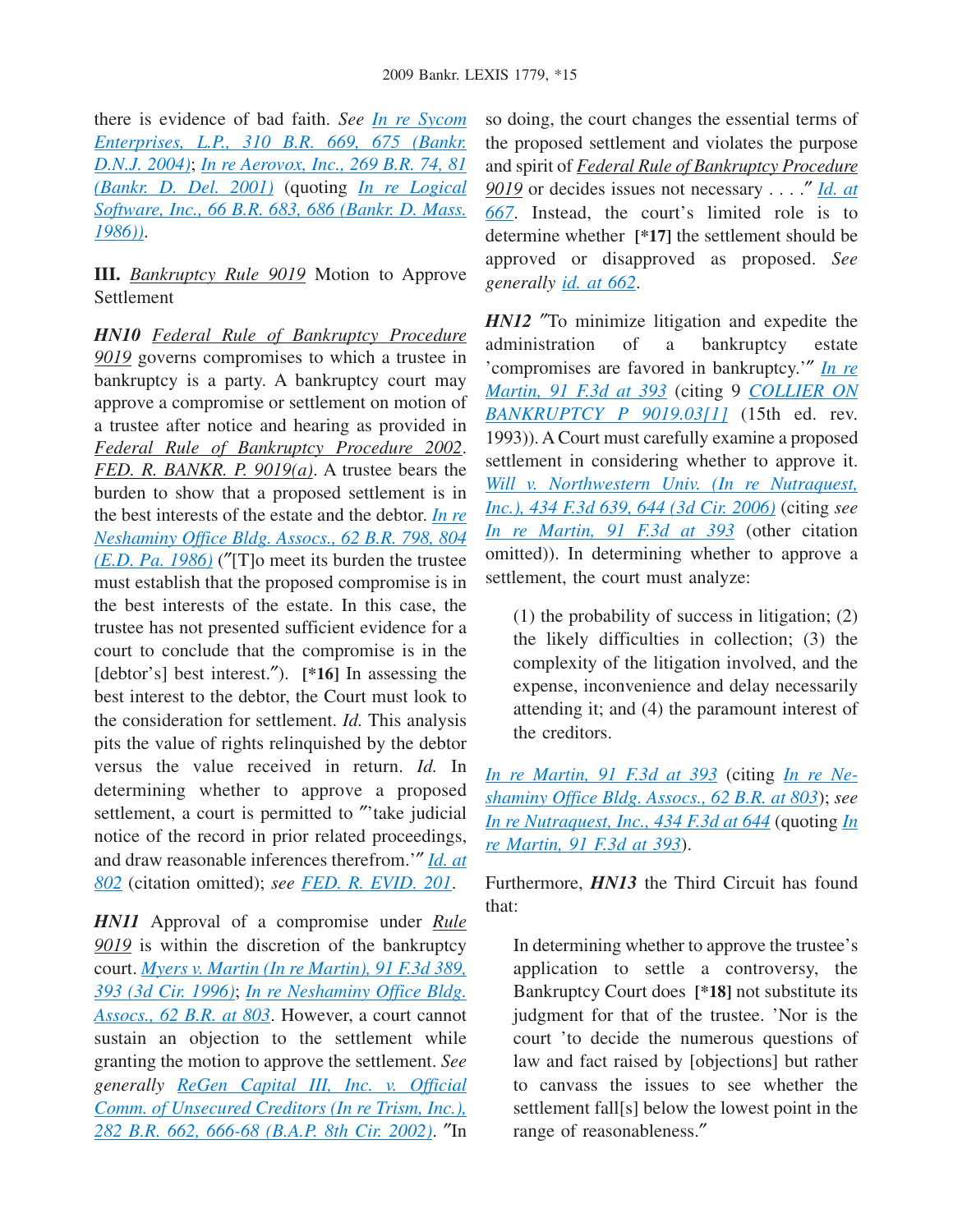*[In re Neshaminy Office Bldg. Assocs., 62 B.R. at](http://advance.lexis.com/api/document?collection=cases&id=urn:contentItem:3S4N-98R0-0039-R00B-00000-00&context=1000516) [803](http://advance.lexis.com/api/document?collection=cases&id=urn:contentItem:3S4N-98R0-0039-R00B-00000-00&context=1000516)* (citations omitted).

*HN14* "It is axiomatic that settlement will almost always reduce the complexity and inconvenience of litigation.″ *[In re Nutraquest, Inc., 434 F.3d at](http://advance.lexis.com/api/document?collection=cases&id=urn:contentItem:4J33-C400-0038-X277-00000-00&context=1000516) [646](http://advance.lexis.com/api/document?collection=cases&id=urn:contentItem:4J33-C400-0038-X277-00000-00&context=1000516)* (citing *[Protective Comm. for Indep. Stock](http://advance.lexis.com/api/document?collection=cases&id=urn:contentItem:3S4X-FMS0-003B-S18P-00000-00&context=1000516)[holders of TMT Trailer Ferry, Inc. v. Anderson,](http://advance.lexis.com/api/document?collection=cases&id=urn:contentItem:3S4X-FMS0-003B-S18P-00000-00&context=1000516) [390 U.S. 414, 434, 88 S. Ct. 1157, 20 L. Ed. 2d 1](http://advance.lexis.com/api/document?collection=cases&id=urn:contentItem:3S4X-FMS0-003B-S18P-00000-00&context=1000516) [\(1968\)](http://advance.lexis.com/api/document?collection=cases&id=urn:contentItem:3S4X-FMS0-003B-S18P-00000-00&context=1000516)* (superseded by statute on other grounds) (″Litigation and delay are always the alternative to settlement, and whether that alternative is worth pursuing necessarily depends upon a reasoned judgment as to the probable outcome of litigation.″)). Balancing the complexity and delay of litigation with the benefits of settlement is part in parcel of the probability-of-success-in-litigation factor. *[In re Nutraquest, Inc., 434 F.3d at 646](http://advance.lexis.com/api/document?collection=cases&id=urn:contentItem:4J33-C400-0038-X277-00000-00&context=1000516)* (citation omitted).

### **IV. Application and Analysis**

The Petitioner has met its burden of proving to the Court that the Master Settlement Agreement and the related Transaction **[\*19]** Documents have been negotiated in good faith, are reasonable given the particular circumstances of this case and should be approved pursuant to *Bankruptcy Rule 9019*. With respect to the first *[Martin](http://advance.lexis.com/api/document?collection=cases&id=urn:contentItem:3S4X-2CC0-006F-M1WF-00000-00&context=1000516)* factor, the probability of success in litigation, the Petitioner submits that the outcome of litigation is unclear and is certain to be extremely costly and time consuming. It is also suggested that if the settlement were unsuccessful, then the CS SP parties would likely commence actions against the Foreign Debtors and the Foreign Debtors would have to respond with actions against the CS SP Parties. Furthermore, the CS SP Parties' support of the Recognition Order is conditioned upon the approval of the settlement. Uncertainty is also relevant to the second *Martin* factor, the difficulty in collection, because the parties cannot demonstrate at this time regardless of the outcome of litigation whether there would be a sufficient monetary collection that would benefit the estate. The third *[Martin](http://advance.lexis.com/api/document?collection=cases&id=urn:contentItem:3S4X-2CC0-006F-M1WF-00000-00&context=1000516)* factor, the complexity of the litigation and the expense associated with it, is the most salient. Given the ardent objections raised by the CS SP Parties at the outset of these cases and the expedited **[\*20]** discovery requested, the Court is well aware of the time and expense that this litigation would require. The legal issues involved here include foreign laws, partnership law, securities law, lender liability and various jurisdictional issues. As stated above, without the settlement, other actions would also be commenced by all parties. Lengthy litigation will be a detriment to the Foreign Debtors and their creditors. Additionally, the settlement obviates the need for discovery and trial on the threshold issue of recognition which will result in substantial savings for the estate. Finally, the settlement resolves all outstanding claims between the parties including the New York State Court Action.

The paramount interest of the creditors, the last *[Martin](http://advance.lexis.com/api/document?collection=cases&id=urn:contentItem:3S4X-2CC0-006F-M1WF-00000-00&context=1000516)* factor, is also furthered by this settlement. The parties maintain that the expense to the estate and the creditors if the litigation were to proceed would be immense and time consuming. Under the settlement, all capital calls are being immediately satisfied and all creditors claims are being substantially settled in full. *See Decl. of Joshua Blaine in Supp. Of Pet. Mot,* P 10. Continued litigation might not yield the same result and certainly **[\*21]** not within the same time frame. Moreover, the most ardent objector in these cases, the CS SP Parties, supports the approval of the settlement and supports the Recognition Order. The CS SP Parties specifically state:

The Master Settlement Agreement and the other Transaction Documents unwind the 11th hour transfer of \$ 340 million in LP Interests to Blackthorne, fairly allocate the augmented assets of the BVI Debtors between the CS SP Parties and the BVI Debtors, and provide for a global cost-effective resolution of the disputes between the parties. The alternative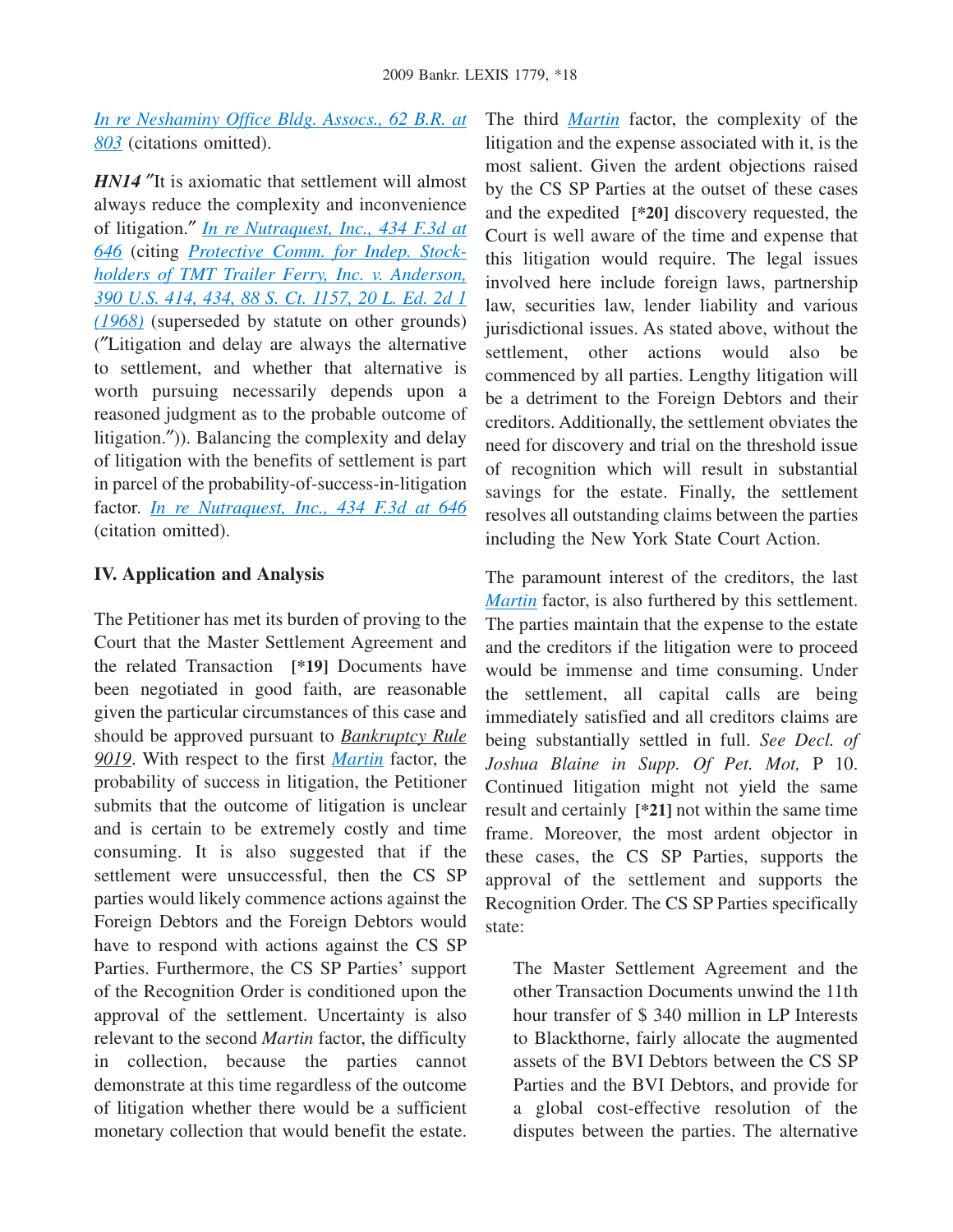to approval of the Master Settlement Agreement and the other Transaction Documents is litigation in several forums and the likely loss of many millions of dollars in value.

*Statement in Supp. of Pet. Mot.,* P 2. This settlement is clearly in the best interest of the creditors. *See [In re Sycom Enterprises, L.P., 310](http://advance.lexis.com/api/document?collection=cases&id=urn:contentItem:4CPD-9DX0-0039-00N2-00000-00&context=1000516) [B.R. 669, 675 \(Bankr. D.N.J. 2004\)](http://advance.lexis.com/api/document?collection=cases&id=urn:contentItem:4CPD-9DX0-0039-00N2-00000-00&context=1000516)* (″[T]he estate's creditors will be far better served by the Global Settlement because it reduces the estate's liability while simultaneously increasing its assets.″). Furthermore, *HN15* "compromises are a normal part of the process of reorganization, oftentimes desirable and wise methods **[\*22]** of bringing to a close proceedings otherwise lengthy, complicated and costly.″ *[In re Condere Corp., 228 B.R. 615,](http://advance.lexis.com/api/document?collection=cases&id=urn:contentItem:3VNY-1SY0-0039-00GG-00000-00&context=1000516) [634 \(Bankr. S.D. Miss. 1998\)](http://advance.lexis.com/api/document?collection=cases&id=urn:contentItem:3VNY-1SY0-0039-00GG-00000-00&context=1000516)* (citation omitted).

The Transaction Documents contemplate a [Sec](http://advance.lexis.com/api/document?collection=statutes-legislation&id=urn:contentItem:4YF7-GRG1-NRF4-43FD-00000-00&context=1000516)[tion 363](http://advance.lexis.com/api/document?collection=statutes-legislation&id=urn:contentItem:4YF7-GRG1-NRF4-43FD-00000-00&context=1000516) sale between certain Foreign Debtors and an entity related to the CS SP Parties. Therefore, the Court is also required to make a determination with respect to the Third Circuit law on asset sales under *[Section](http://advance.lexis.com/api/document?collection=statutes-legislation&id=urn:contentItem:4YF7-GRG1-NRF4-43FD-00000-00&context=1000516)* 363. The Petitioner and the Foreign Debtors have met their burden under *[Abbotts](http://advance.lexis.com/api/document?collection=cases&id=urn:contentItem:3S4X-7470-0039-P4XM-00000-00&context=1000516) [Dairies](http://advance.lexis.com/api/document?collection=cases&id=urn:contentItem:3S4X-7470-0039-P4XM-00000-00&context=1000516)* and *[Lionel](http://advance.lexis.com/api/document?collection=cases&id=urn:contentItem:3S4W-Y3F0-003B-G1SM-00000-00&context=1000516)* meriting approval of the sale and transfer. It is clear that the settlement and sale have sound business purpose as it resolves litigation that will be expensive and lengthy. The proposed total sale price is fair as it satisfies all obligations to creditors, capital calls through closing, and related costs. There has been reasonable and adequate notice to interested parties located in the British Virgin Islands and the United States. *See Certs. of Publication filed June 25, 2009.* Furthermore, the instant application was filed approximately three weeks prior to the hearing providing ample time for responses.

Most importantly, the parties have demonstrated that the Purchaser **[\*23]** has acted in good faith and without collusion. The parties involved in this settlement have been represented by separate counsel who have negotiated the terms of the agreements at arms' length since the inception of these Chapter 15 proceedings. It is certified that there are no undisclosed terms or consideration here. *See Decl. of Joshua Blaine in Supp. Of Pet. Mot.,* P 7. The aggregate value of the transferred interests is ″roughly equivalent to the principal and accrued interest of the claims of the CS SP Parties as of December 31, 2008. The CS SP Parties have agreed in the settlement not to be compensated for interest, costs and expenses accruing from January 1, 2009.″ *Id.* at P 8. The Court finds that the CS SP Parties are good faith purchasers under the *[Lionel](http://advance.lexis.com/api/document?collection=cases&id=urn:contentItem:3S4W-Y3F0-003B-G1SM-00000-00&context=1000516)* standard.

Moreover, the Court finds that the Master Settlement Agreement and related Transaction Documents promote the goals of Chapter 15 of the Bankruptcy Code. The parties have negotiated a transaction that resolves all pending litigation and brings the Chapter 15 proceedings and the BVI Proceeding to an amicable conclusion. This is a clear example of coordinated proceedings, which is at the crux of the Chapter 15.

Finally, **[\*24]** the parties have requested that the ten-day stay under *[Bankruptcy Rule 6004](http://advance.lexis.com/api/document?collection=statutes-legislation&id=urn:contentItem:4YF7-GHY1-NRF4-40J5-00000-00&context=1000516)* be waived. An element of the transaction and transfers must be completed by June 30, 2009 or the parties would have to wait until the end of the next quarter which is September 30, 2009. Furthermore, the existence of pending litigation hampers the Foreign Debtors' ability to conduct its business. The CS SP Parties support the waiver due to the conditions placed in the Master Settlement Agreement that a Closing take place no later than July 10, 2009 at 6pm. *See Decl. of Joshua Blaine,* P 4. The Court hereby grants this request as it has been demonstrated that there is a business need in this case. *See [In re Adelphia Communications](http://advance.lexis.com/api/document?collection=cases&id=urn:contentItem:4G7D-KXX0-TVXN-F2M0-00000-00&context=1000516) [Corp., 327 B.R. 143, 175 \(Bankr. S.D.N.Y. 2005\)](http://advance.lexis.com/api/document?collection=cases&id=urn:contentItem:4G7D-KXX0-TVXN-F2M0-00000-00&context=1000516)*.

## **Conclusion**

For the foregoing reasons, the Petitioner's motion to approve a settlement under *Rule 9019* and sale under *[Section](http://advance.lexis.com/api/document?collection=statutes-legislation&id=urn:contentItem:4YF7-GRG1-NRF4-43FD-00000-00&context=1000516)* 363 is hereby granted. An Order has been entered and a copy is attached hereto.